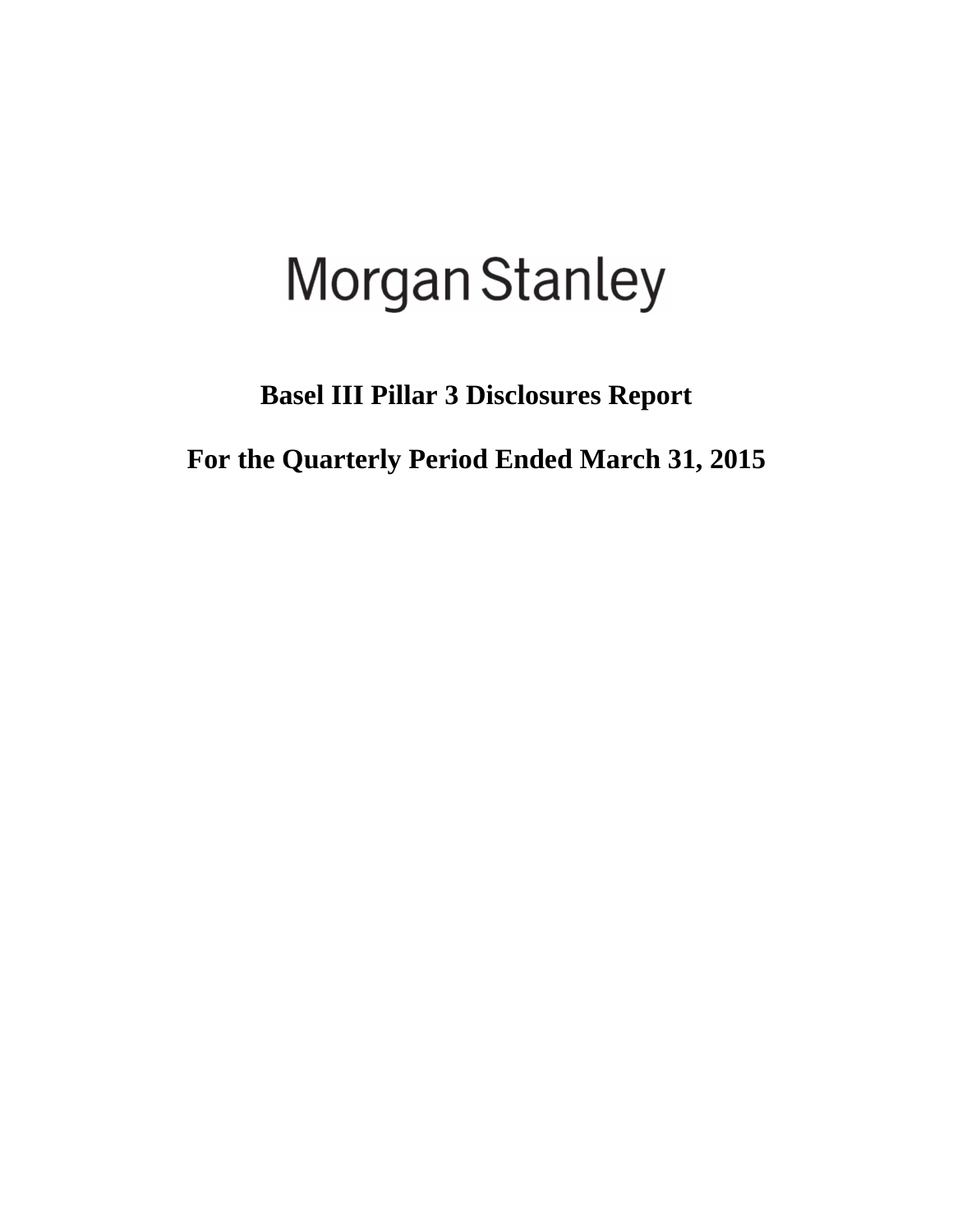# Morgan Stanley

# BASEL III PILLAR 3 DISCLOSURES REPORT

For the quarterly period ended March 31, 2015

|     | <b>Table of Contents</b>                                                                      | Page         |
|-----|-----------------------------------------------------------------------------------------------|--------------|
| 1   |                                                                                               | $\mathbf{1}$ |
| 2   |                                                                                               | 1            |
| 3   |                                                                                               | 2            |
| 4   |                                                                                               | 2            |
| 5   |                                                                                               | 4            |
| 5.1 |                                                                                               | 4            |
| 5.2 |                                                                                               | 6            |
| 5.3 |                                                                                               | 7            |
| 5.4 | General Disclosure for Wholesale Counterparty Credit Risk of Derivative Contracts, Repo-Style |              |
|     |                                                                                               | 10           |
| 5.5 |                                                                                               | 13           |
| 6   |                                                                                               | 14           |
| 7   |                                                                                               | 15           |
| 7.1 |                                                                                               | 16           |
| 7.2 |                                                                                               | 16           |
| 7.3 |                                                                                               | 19           |
| 8   |                                                                                               | 20           |
| 9   |                                                                                               | 20           |
| 9.1 |                                                                                               | 21           |
| 9.2 |                                                                                               | 24           |
| 9.3 |                                                                                               | 24           |
| 9.4 |                                                                                               | 24           |
| 9.5 |                                                                                               | 25           |
| 9.6 |                                                                                               | 25           |
| 10  |                                                                                               | 26           |
| 11  |                                                                                               | 27           |
| 12  |                                                                                               | 30           |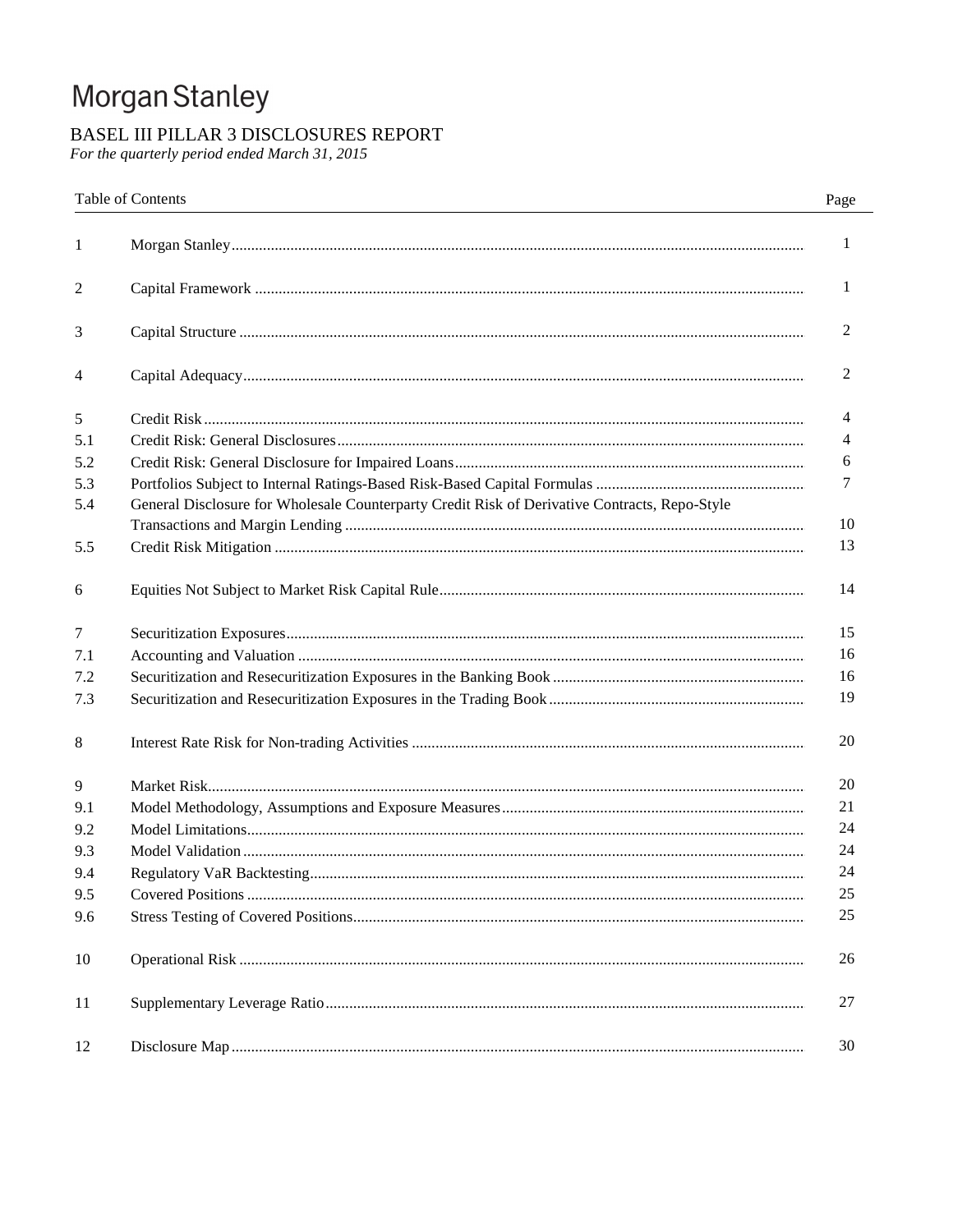#### **1 Morgan Stanley**

Morgan Stanley is a global financial services firm that, through its subsidiaries and affiliates, provides a wide variety of products and services to a large and diversified group of clients and customers, including corporations, governments, financial institutions and individuals. Unless the context otherwise requires, the terms "Morgan Stanley" or the "Company" mean Morgan Stanley (the "Parent") together with its consolidated subsidiaries. Morgan Stanley was originally incorporated under the laws of the State of Delaware in 1981, and its predecessor companies date back to 1924. The Company is a financial holding company under the Bank Holding Company Act of 1956, as amended (the "BHC Act"), and is subject to the regulation and oversight of the Board of Governors of the Federal Reserve System (the "Federal Reserve"). The Company conducts its business from its headquarters in and around New York City, its regional offices and branches throughout the United States of America ("U.S.") and its principal offices in London, Tokyo, Hong Kong and other world financial centers. The basis of consolidation for accounting and regulatory purposes is materially the same. The Federal Reserve establishes capital requirements for the Company, including well-capitalized standards, and evaluates the Company's compliance with such capital requirements. The Office of the Comptroller of the Currency (the "OCC") establishes similar capital requirements and standards for the Company's U.S. bank operating subsidiaries Morgan Stanley Bank, N.A. and Morgan Stanley Private Bank, National Association ("U.S. Subsidiary Banks"). At March 31, 2015, the Company's insurance subsidiaries surplus capital included in the total capital of the consolidated group was \$26 million. At March 31, 2015, none of the Company's subsidiaries had capital less than the minimum required capital amount. For descriptions of the Company's business, see "Business" in Part I, Item 1 of the Company's Annual Report on Form 10-K for the year ended December 31, 2014 ("2014 Form 10-K").

#### **2 Capital Framework**

In December 2010, the Basel Committee on Banking Supervision ("Basel Committee") established a new risk-based capital, leverage ratio and liquidity framework, known as "Basel III." In July 2013, the U.S. banking regulators issued a final rule to implement many aspects of Basel III ("U.S. Basel III"). Although the Company and its U.S. Subsidiary Banks became subject to U.S. Basel III beginning on January 1, 2014, certain requirements of U.S. Basel III will be phased in over several years. On February 21, 2014, the Federal Reserve and the OCC approved the Company's and its U.S. Subsidiary Banks' respective use of the U.S. Basel III advanced internal ratings-based approach for determining credit risk capital requirements and advanced measurement approaches for determining operational risk capital requirements to calculate and publicly disclose their risk-based capital ratios beginning with the second quarter of 2014, subject to the "capital floor" discussed below (the "Advanced Approach"). As an Advanced Approach banking organization, the Company is required to compute risk-based capital ratios using both (i) standardized approaches for calculating credit risk-weighted assets ("RWAs") and market risk RWAs (the "Standardized Approach"); and (ii) an Advanced Approach comprised of an advanced internal ratings-based approach for calculating credit risk RWAs, an advanced measurement approach for calculating operational risk RWAs, and an advanced approach for calculating market risk RWAs under U.S. Basel III. For a further discussion of the regulatory capital framework applicable to the Company, see "Management's Discussion and Analysis of Financial Condition and Results of Operations ("MD&A")—Liquidity and Capital Resources—Regulatory Requirements" in Part I, Item 2 of the Company's Quarterly Report on Form 10-Q for the quarter ended March 31, 2015 ("Form 10-Q").

U.S. Basel III requires banking organizations that calculate risk-based capital ratios using the Advanced Approach, including the Company, to make qualitative and quantitative disclosures regarding their capital and RWAs on a quarterly basis ("Pillar 3 Disclosures"). This report contains the Company's Pillar 3 Disclosures for its credit, market and operational risks for the quarter ended March 31, 2015, in accordance with the U.S. Basel III, 12 C.F.R. § 217.171 through 217.173 and 217.212.

The Company's Pillar 3 Disclosures are not required to be, and have not been, audited by the Company's independent registered public accounting firm. The Company's Pillar 3 Disclosures were based on its current understanding of U.S. Basel III and other factors, which may be subject to change as the Company receives additional clarification and implementation guidance from regulators relating to U.S. Basel III, and as the interpretation of the final rule evolves over time. Some measures of exposures contained in this report may not be consistent with accounting principles generally accepted in the U.S. ("U.S. GAAP"), and may not be comparable with measures reported in the 2014 Form 10-K and the Form 10-Q.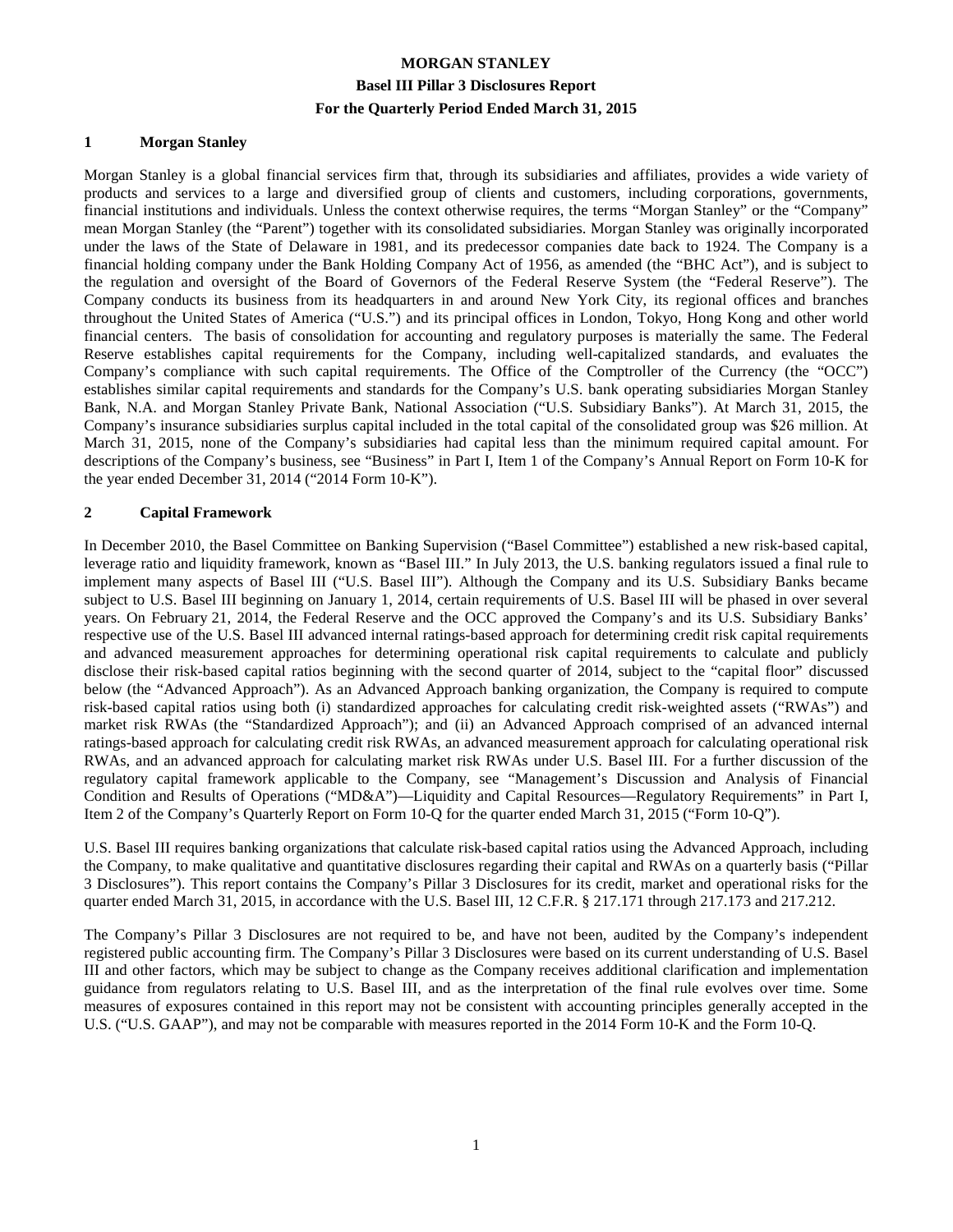#### **3 Capital Structure**

The Company has issued a variety of capital instruments to meet its regulatory capital requirements and to maintain a strong capital base. These capital instruments include common stock that qualifies as Common Equity Tier 1 capital, noncumulative perpetual preferred stock that qualifies as Additional Tier 1 capital and subordinated debt that qualifies as Tier 2 capital, each under U.S. Basel III. For a discussion of the Company's capital instruments, see Note 11 (Borrowings and Other Secured Financings) to the consolidated financial statements in Part II, Item 8 of the 2014 Form 10-K and Note 9 (Long-Term Borrowings and Other Secured Financings) and Note 13 (Total Equity) to the condensed consolidated financial statements in Part I, Item 1 as well as "MD&A—Liquidity and Capital Resources—Regulatory Requirements— Implementation of U.S. Basel III—Regulatory Capital Ratios" in Part I, Item 2 of the Form 10-Q.<sup>1</sup>

#### **4 Capital Adequacy**

l

Capital strength is fundamental to the Company's operation as a credible and viable market participant. To assess the amount of capital necessary to support the Company's current and prospective risk profile, which ultimately informs the Company's capital distribution capacity, the Company determines its overall capital requirement under normal and stressed operating environments, both on a current and forward-looking basis. For a further discussion on the Company's required capital framework, see "MD&A—Liquidity and Capital Resources—Regulatory Requirements—Required Capital" in Part I, Item 2 of the Form 10-Q.

In determining its overall capital requirement, the Company classifies its exposures as either "banking book" or "trading book." Banking book positions, which may be accounted for at amortized cost, lower of cost or market, fair value or under the equity method, are subject to credit risk capital requirements which are discussed in Section 5 "Credit Risk" included herein. Trading book positions represent positions the Company holds as part of its market-making and underwriting businesses. These positions, which reflect assets or liabilities that are accounted for at fair value, and certain banking book positions which are subject to both credit risk and market risk charges, (collectively, "covered positions") as well as certain non-covered positions included in VaR, are subject to market risk capital requirements, which are discussed in Section 9 "Market Risk" included herein. Some trading book positions, such as derivatives, are also subject to counterparty credit risk capital requirements. Credit and market risks related to securitization exposures are discussed in Section 7 "Securitization Exposures" included herein.

<sup>&</sup>lt;sup>1</sup> Regulatory requirements, including capital requirements and certain covenants contained in various agreements governing indebtedness of the Company may restrict the Company's ability to access capital from its subsidiaries. For discussions of restrictions and other major impediments to transfer of funds or capital, see "Risk Factors—Liquidity and Funding Risk" in Part I, Item 1A and Note 14 (Regulatory Requirements) to the consolidated financial statements in Part II, Item 8 of the 2014 Form 10-K. For further information on the Company's capital structure in accordance with U.S. Basel III, see "MD&A—Liquidity and Capital Resources—Regulatory Requirements" in Part I, Item 2 of the Form 10-Q.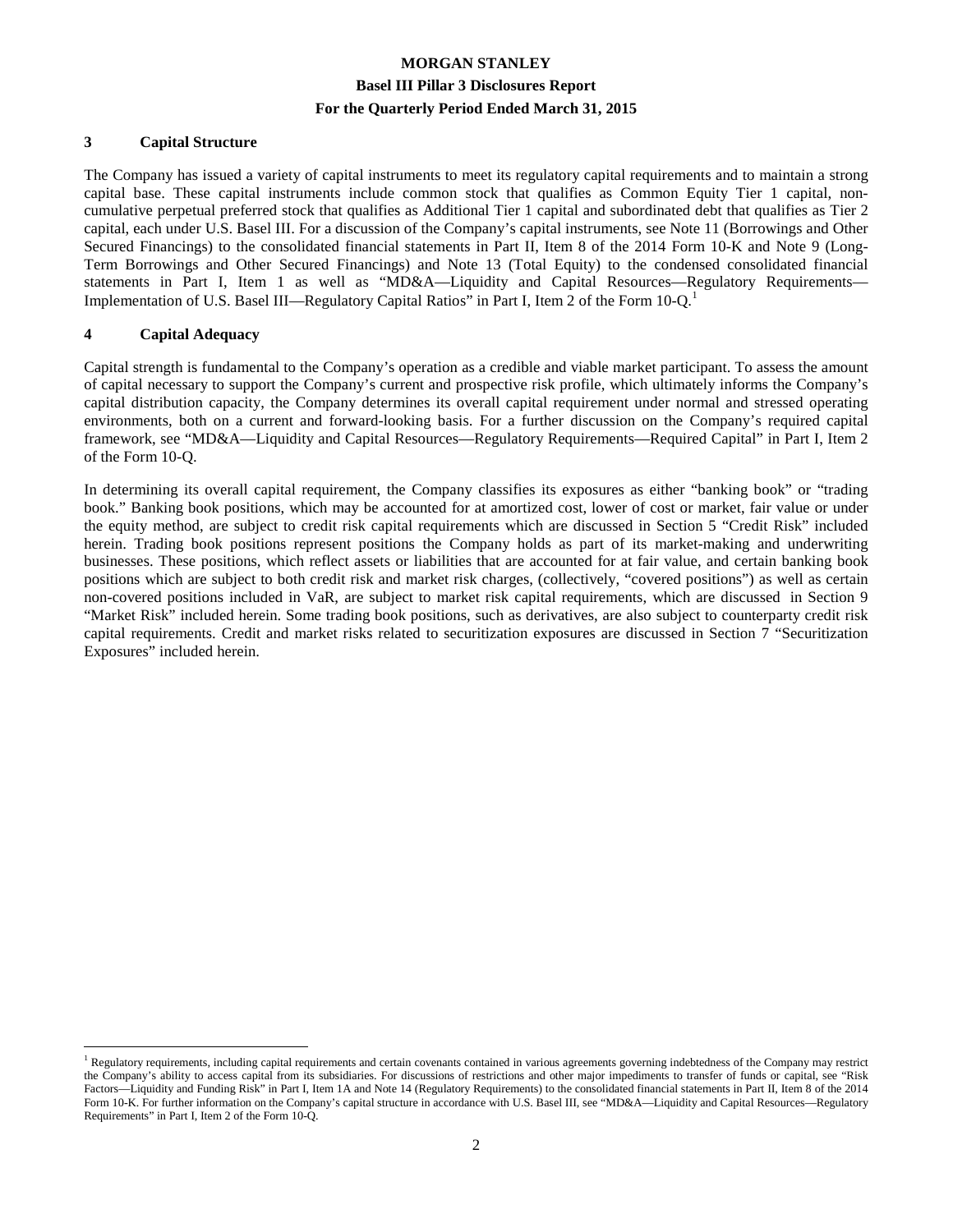# **MORGAN STANLEY Basel III Pillar 3 Disclosures Report**

#### **For the Quarterly Period Ended March 31, 2015**

The following table presents components of the Company's RWAs in accordance with the Advanced Approach, subject to transitional provisions:

| Risk-weighted assets by U.S. Basel III exposure category | At<br>March 31, 2015(1) |
|----------------------------------------------------------|-------------------------|
|                                                          | (dollars in millions)   |
| <b>Credit risk RWAs:</b>                                 |                         |
|                                                          | 99,985                  |
| Retail exposures:                                        |                         |
|                                                          | 745                     |
|                                                          |                         |
|                                                          | 4,758                   |
| Securitization exposures:                                |                         |
|                                                          | 3,284                   |
|                                                          | 3,350                   |
|                                                          | 251                     |
|                                                          | 2,940                   |
| Equity exposures:                                        |                         |
|                                                          | 18,220                  |
|                                                          | 5,155                   |
|                                                          | 23,284                  |
|                                                          | 22,689                  |
|                                                          | 184,661                 |
| <b>Market risk RWAs:</b>                                 |                         |
|                                                          | 8,962                   |
|                                                          | 36,012                  |
|                                                          | 9,688                   |
|                                                          | 10,572                  |
| Specific risk:                                           |                         |
|                                                          | 19,876                  |
|                                                          | 25,662                  |
|                                                          | 110,772                 |
|                                                          | 143,531                 |
|                                                          | 438,964                 |

 $\overline{\phantom{a}}$  , where  $\overline{\phantom{a}}$ (1) For information on the Company's credit risk RWAs, market risk RWAs and operational risk RWAs roll-forward from December 31, 2014 to March 31, 2015, see "MD&A—Liquidity and Capital Resources—Regulatory Requirements—Implementation of U.S. Basel III—Regulatory Capital Ratios" in Part I, Item 2 of the Form 10-Q.

(2) Amount reflects assets not in a defined category of \$19,877 million, non-material portfolios of exposures of \$2,563 million and unsettled transactions of \$844 million.

(3) In accordance with U.S. Basel III, credit risk RWAs with the exception of Credit Valuation Adjustment ("CVA"), reflect a 1.06 multiplier.

(4) For more information on the Company's measure for market risk and market risk RWAs, see Section 9 herein.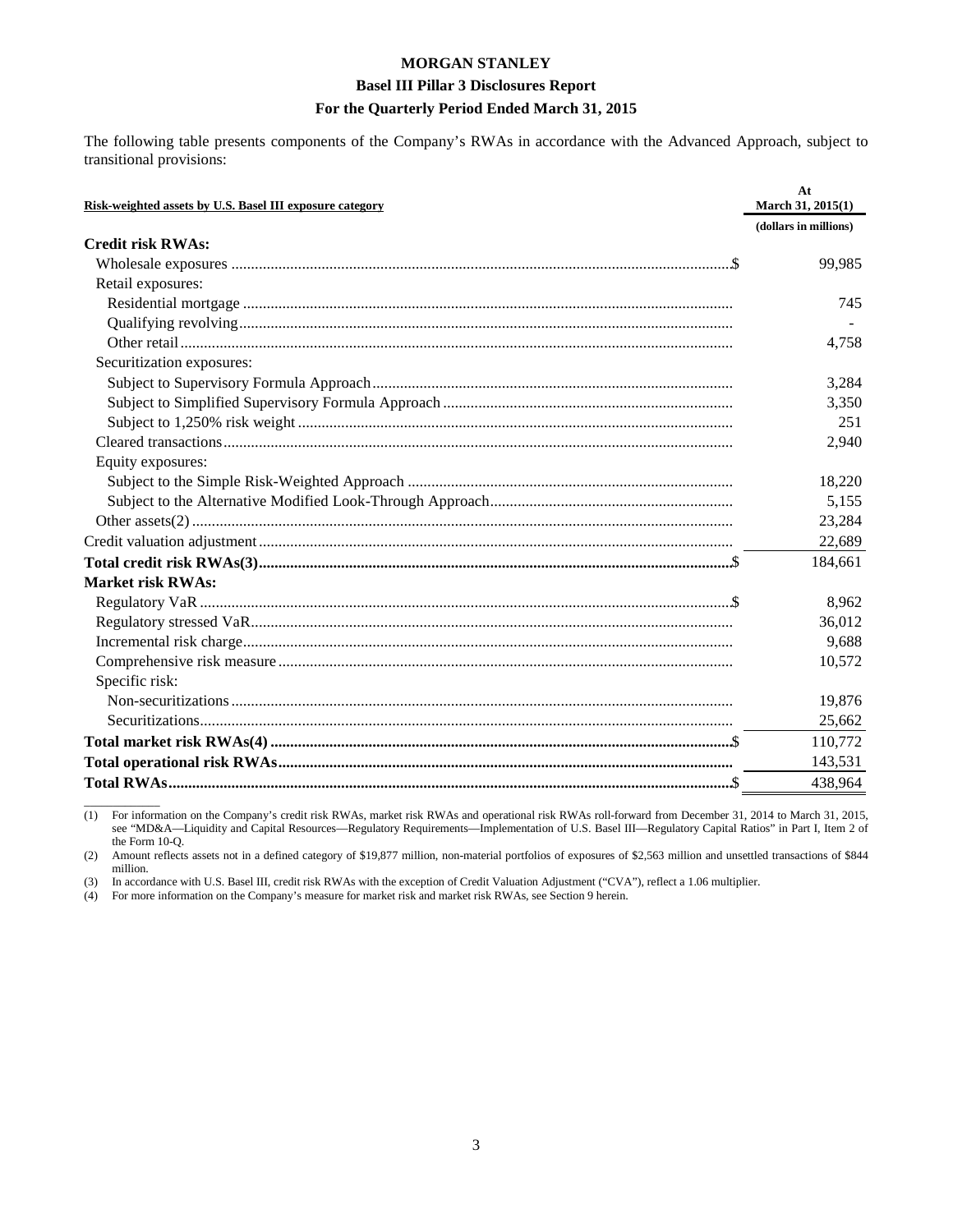#### **Basel III Pillar 3 Disclosures Report**

#### **For the Quarterly Period Ended March 31, 2015**

The following table presents the risk-based capital ratios for the Company and its U.S. Subsidiary Banks at March 31, 2015. Each ratio represents the lower of risk-based capital ratios (on a transitional basis) calculated using a U.S. Basel III transitional numerator and RWAs computed under the Standardized Approach or under the Advanced Approach. At March 31, 2015, the Company's risk-based capital ratios were lower under the Advanced Approach transitional rules; however, the risk-based capital ratios for the Company's U.S. Subsidiary Banks were lower under the Standardized Approach transitional rules.

|                           | At March 31, 2015                            |                         |                        |  |  |  |  |  |
|---------------------------|----------------------------------------------|-------------------------|------------------------|--|--|--|--|--|
| Risk-based capital ratios | <b>Common Equity</b><br>Tier 1 capital ratio | Tier 1<br>capital ratio | Total<br>capital ratio |  |  |  |  |  |
|                           | 13.1%                                        | 14.7%                   | 17.5%                  |  |  |  |  |  |
|                           | 14.1%                                        | 14.1%                   | 16.0%                  |  |  |  |  |  |
|                           | 22.3%                                        | 22.3%                   | 22.4%                  |  |  |  |  |  |

 $\overline{\phantom{a}}$  , where  $\overline{\phantom{a}}$ (1) At March 31, 2015, risk-based capital ratios calculated using a U.S. Basel III transitional numerator and RWAs computed under the Advanced Approach were as follows: Morgan Stanley Bank, N.A.: Common Equity Tier 1 capital ratio: 23.6%; Tier 1 capital ratio: 23.6% and Total capital ratio: 26.6%; and Morgan Stanley Private Bank, National Association: Common Equity Tier 1 capital ratio: 35.1%; Tier 1 capital ratio: 35.1% and Total capital ratio: 35.1%.

#### Risk Management Objectives, Structure and Policies

For a discussion of the Company's risk management objectives, structure and policies, including its risk management strategies and processes, the structure and organization of its risk management function, the scope and nature of its risk reporting and measurement systems, and its policies for hedging and mitigating risk and strategies and processes for monitoring the continuing effectiveness of hedges and mitigants, see "Quantitative and Qualitative Disclosures about Market Risk—Risk Management" in Part II, Item 7A of the 2014 Form 10-K.

#### **5 Credit Risk**

#### **5.1 Credit Risk: General Disclosures**

Credit risk refers to the risk of loss arising when a borrower, counterparty or issuer does not meet its financial obligations. The Company primarily incurs credit risk exposure to institutions and individual investors mainly through its Institutional Securities and Wealth Management business segments. In order to help protect the Company from losses, the Company's Credit Risk Management Department establishes company-wide practices to evaluate, monitor and control credit risk exposure at the transaction, obligor and portfolio levels. The Company's Credit Risk Management Department approves extensions of credit, evaluates the creditworthiness of the Company's counterparties and borrowers on a regular basis, and ensures that credit exposure is actively monitored and managed. For a further discussion of the Company's credit risk and credit risk management framework, see "Quantitative and Qualitative Disclosures about Market Risk—Risk Management— Credit Risk" in Part II, Item 7A of the 2014 Form 10-K and "Quantitative and Qualitative Disclosures about Market Risk— Credit Risk" in Part I, Item 3 of the Form 10-Q. For a discussion of the Company's risk governance structure, see "Quantitative and Qualitative Disclosures about Market Risk—Risk Management—Risk Governance Structure" in Part II, Item 7A of the 2014 Form 10-K.

The following tables present certain of the Company's on- and off-balance sheet positions for which the Company is subject to credit risk exposure. These amounts do not include the effects of certain credit risk mitigation techniques (*e.g.*, collateral and netting not permitted under U.S. GAAP), equity investments or liability positions that also would be subject to credit risk capital calculations, and amounts related to items that are deducted from regulatory capital.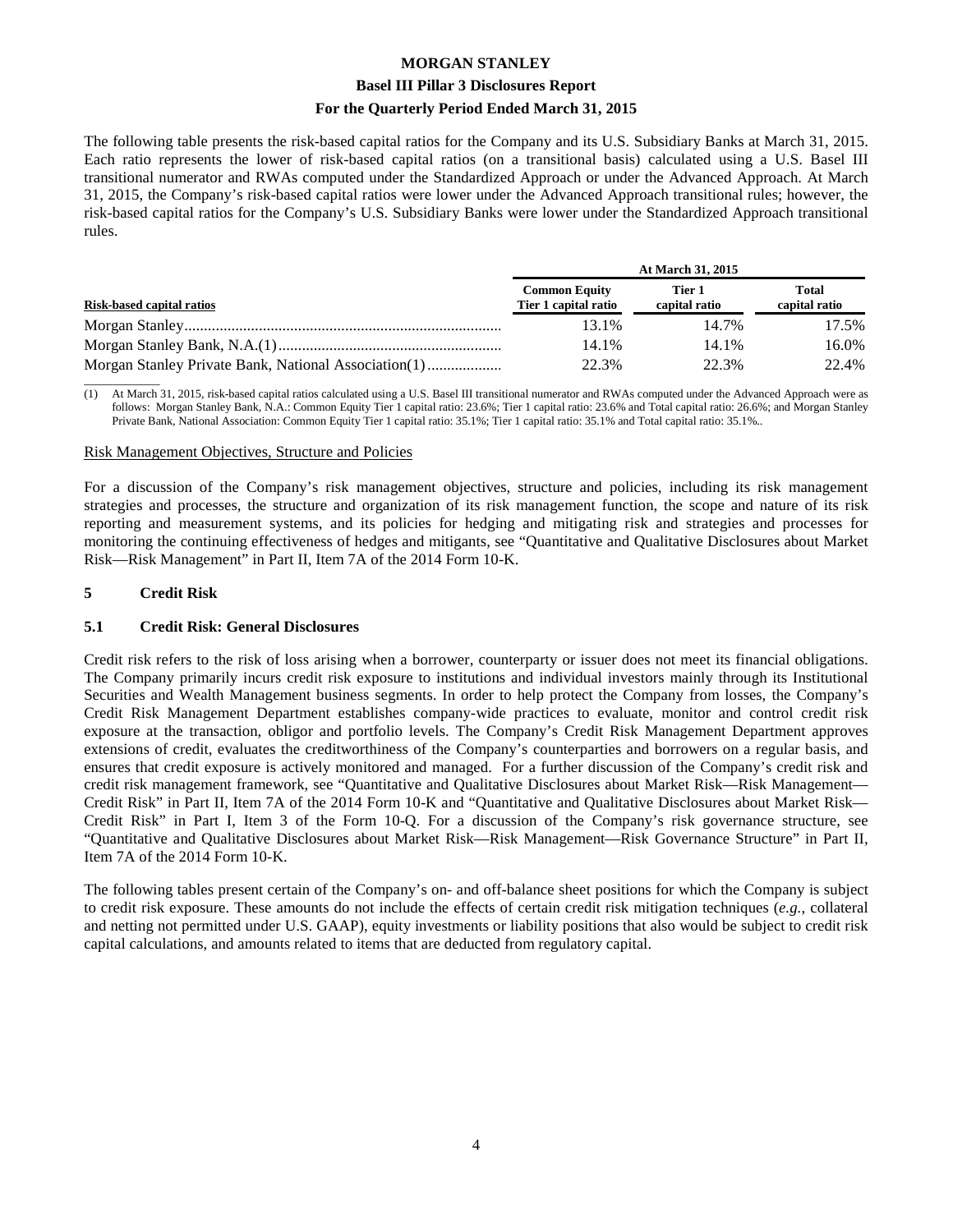#### **Basel III Pillar 3 Disclosures Report**

#### **For the Quarterly Period Ended March 31, 2015**

The following tables are presented on a U.S. GAAP basis and reflect amounts by product type, region (based on the legal domicile of the counterparty), contractual maturity and counterparty.

#### *Credit Risk Exposures by Product Type and Geographic Region*

|                                              | At March 31, 2015 |                                             |                       |                                 |              |                                |  |  |  |
|----------------------------------------------|-------------------|---------------------------------------------|-----------------------|---------------------------------|--------------|--------------------------------|--|--|--|
| <b>Product Type</b>                          | Americas          | Europe,<br><b>Middle East</b><br>and Africa | <b>Asia-Pacific</b>   | <b>Netting</b>                  | <b>Total</b> | <b>Ouarterly</b><br>Average(1) |  |  |  |
|                                              |                   |                                             | (dollars in millions) |                                 |              |                                |  |  |  |
|                                              | 41,074 \$         | 22.114 \$                                   | 13,643 \$             | $-$ \$                          | 76.831 \$    | 78,519                         |  |  |  |
|                                              | 213.230           | 442.294                                     | 30.910                | (647, 676)                      | 38,758       | 39,144                         |  |  |  |
| Available for sale debt and held to maturity |                   |                                             |                       |                                 |              |                                |  |  |  |
|                                              | 69,156            | 269                                         | 29                    |                                 | 69.454       | 69,380                         |  |  |  |
| Securities financing transactions $(3)(4)$   | 199,930           | 68,603                                      | 46,324                | (73,260)                        | 241,597      | 242,605                        |  |  |  |
|                                              | 100,237           | 7.370                                       | 3.196                 | $\blacksquare$                  | 110,803      | 108,894                        |  |  |  |
|                                              | 16,683            | 12,554                                      | 6,901                 | $\overline{\phantom{a}}$        | 36,138       | 33,373                         |  |  |  |
|                                              | 640,310 \$        | 553,204 \$                                  | 101,003 \$            | $(720, 936)$ \$                 | 573,581 \$   | 571,915                        |  |  |  |
|                                              | 81,810 \$         | 41.640 \$                                   | 29,813 \$             | -S<br>$\mathbb{Z}^{\mathbb{Z}}$ | 153.263 \$   | 143,319                        |  |  |  |
|                                              | 9,316             | 382                                         |                       |                                 | 9,698        | 9,339                          |  |  |  |
|                                              | 91,126 \$         | 42,022 \$                                   | 29.813 \$             | $-$ \$                          | 162.961 \$   | 152,658                        |  |  |  |

#### *Remaining Contractual Maturity Breakdown by Product Type*

|                                                         | At March 31, 2015 |                          |                       |                  |         |  |  |
|---------------------------------------------------------|-------------------|--------------------------|-----------------------|------------------|---------|--|--|
|                                                         |                   | <b>Years to Maturity</b> |                       |                  |         |  |  |
| <b>Product Type</b>                                     | Less<br>than 1    | $1-5$                    | Over 5                | <b>Netting</b>   | Total   |  |  |
|                                                         |                   |                          | (dollars in millions) |                  |         |  |  |
|                                                         | 76,831 \$         | - \$                     | - \$                  | - \$             | 76,831  |  |  |
|                                                         | 122,020           | 180,740                  | 383.674               | (647, 676)       | 38,758  |  |  |
| Available for sale debt and held to maturity securities | 1.034             | 39,221                   | 29.199                | $\sim$           | 69,454  |  |  |
|                                                         | 313.793           | 963                      | 101                   | (73,260)         | 241,597 |  |  |
|                                                         | 55.794            | 30.421                   | 24.588                | $\sim$           | 110,803 |  |  |
|                                                         | 21,813            | 6,346                    | 7,979                 |                  | 36,138  |  |  |
|                                                         | 591,285 \$        | 257,691 \$               | 445,541 \$            | (720,936)\$      | 573,581 |  |  |
|                                                         | 76.114 \$         | 70.272 \$                | 6.877 \$              | $\omega$ .<br>-S | 153,263 |  |  |
|                                                         | 3,062             | 474                      | 6,162                 |                  | 9,698   |  |  |
|                                                         | 79,176 \$         | 70.746 \$                | 13.039 \$             | \$.<br>÷.        | 162.961 |  |  |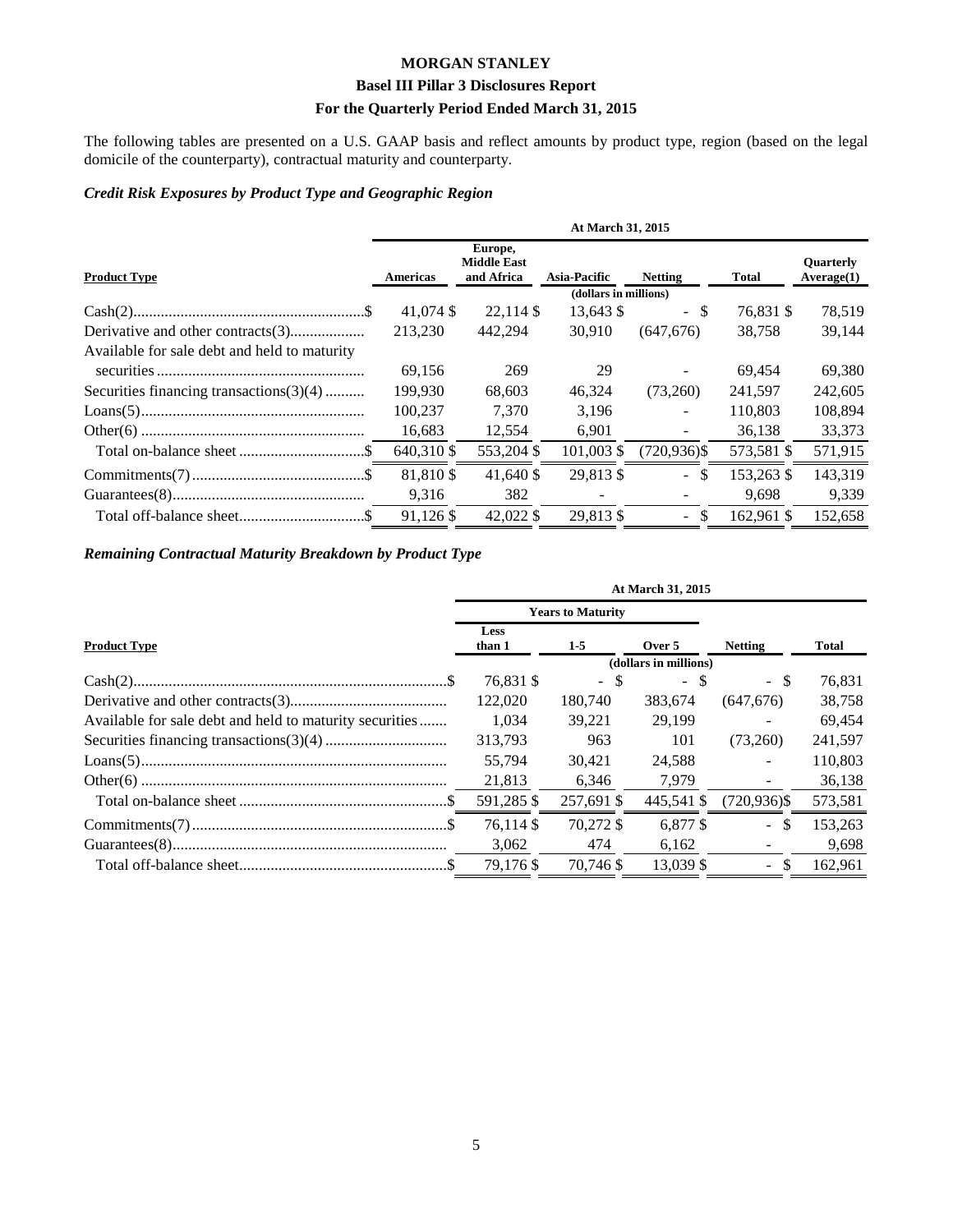#### **Basel III Pillar 3 Disclosures Report**

#### **For the Quarterly Period Ended March 31, 2015**

#### *Distribution of Exposures by Product Type and Counterparty or Industry Type*

|                                              | At March 31, 2015 |                           |                            |            |                           |              |  |  |  |
|----------------------------------------------|-------------------|---------------------------|----------------------------|------------|---------------------------|--------------|--|--|--|
|                                              |                   | Wholesale                 |                            |            |                           |              |  |  |  |
| <b>Product Type</b>                          | Bank(9)           | Sovereign                 | Corporate<br>and Other(10) | Retail     | <b>Netting</b>            | <b>Total</b> |  |  |  |
|                                              |                   |                           | (dollars in millions)      |            |                           |              |  |  |  |
|                                              | 31,494 \$         | 25,459 \$                 | 19,878 \$                  | - \$       | - \$                      | 76,831       |  |  |  |
| Derivative and other contracts(3)            | 305,820           | 12.470                    | 368,144                    | ÷.         | (647, 676)                | 38,758       |  |  |  |
| Available for sale debt and held to maturity |                   |                           |                            |            |                           |              |  |  |  |
|                                              |                   | 58,472                    | 10,982                     |            |                           | 69,454       |  |  |  |
| Securities financing transactions $(3)(4)$   | 34,040            | 36,149                    | 244,668                    | ÷.         | (73,260)                  | 241,597      |  |  |  |
|                                              |                   |                           | 55,006                     | 55,797     | $\blacksquare$            | 110,803      |  |  |  |
|                                              |                   |                           | 36,138                     |            |                           | 36,138       |  |  |  |
|                                              | 371,354 \$        | 132,550 \$                | 734,816 \$                 | 55,797 \$  | $(720, 936)$ \$           | 573,581      |  |  |  |
|                                              | 15,888 \$         | -S<br>$\omega_{\rm{eff}}$ | 133,213 \$                 | $4,162$ \$ | $-$ \$                    | 153,263      |  |  |  |
|                                              | 2                 |                           | 9,696                      |            |                           | 9,698        |  |  |  |
|                                              | 15,890 \$         | $-$ \$                    | 142,909 \$                 | $4,162$ \$ | -S<br>$\omega_{\rm{eff}}$ | 162,961      |  |  |  |

 $\overline{\phantom{a}}$  , where  $\overline{\phantom{a}}$ (1) Average balances are calculated based on month-end balances or, where month-end balances are unavailable, quarter-end balances.

(2) Amounts include Cash and due from banks, Interest bearing deposits with banks, and Cash deposited with clearing organizations or segregated under federal and other regulations or requirements, and exclude money market funds.

(3) For further discussions on master netting agreements and collateral agreements, see Note 5 (Collateralized Transactions) and Note 10 (Derivative Instruments and Hedging Activities) to the condensed consolidated financial statements in Part I, Item 1 of the Form 10-Q.

(4) Amounts reflect Securities purchased under agreements to resell and Securities borrowed.

(5) Amounts reflect loans held for investment, loans held for sale and banking book loans designated at fair value, as well as margin lending and employee loans.

(6) Amounts primarily reflect Customer and other receivables, Intangible Assets and Premises, equipment and software costs.

(7) Amounts reflect Lending commitments and Forward starting reverse repurchase agreements and securities borrowing agreements.

(8) Amounts reflect Standby letters of credit and other financial guarantees issued and Liquidity facilities. For a further discussion on the Company's guarantees, see Note 11 (Commitments, Guarantees and Contingencies) to the condensed consolidated financial statements in Part I, Item 1 of the Form 10-Q.

(9) Bank counterparties primarily include banks and depository institutions.

(10) Corporate and Other counterparties include exchanges and clearing houses.

#### **5.2 Credit Risk: General Disclosure for Impaired Loans**

The Company provides loans or lending commitments within its Institutional Securities and Wealth Management business segments. The Company accounts for loans based on the following categories: loans held for investment, loans held for sale and loans at fair value. The allowance for loan losses estimates probable losses inherent in the held for investment portfolio and probable losses related to loans specifically identified for impairment in the held for investment loan portfolio. For a discussion of the Company's allowance for loan losses, impaired loans, reconciliation of changes in allowance for loan losses, credit quality indicators, determination of past due or delinquency status, placing of loans on nonaccrual status, returning of loans to accrual status, identification of impaired loans for financial accounting purposes, methodology for estimating allowance for loan losses, and charge-offs of uncollectible amounts, see Note 2 (Significant Accounting Policies) and Note 8 (Loans and Allowance for Loan Losses) to the consolidated financial statements in Part II, Item 8 of the 2014 Form 10-K and Note 7 (Loans and Allowance for Loan Losses) to the condensed consolidated financial statements in Part I, Item 1 of the Form 10-Q.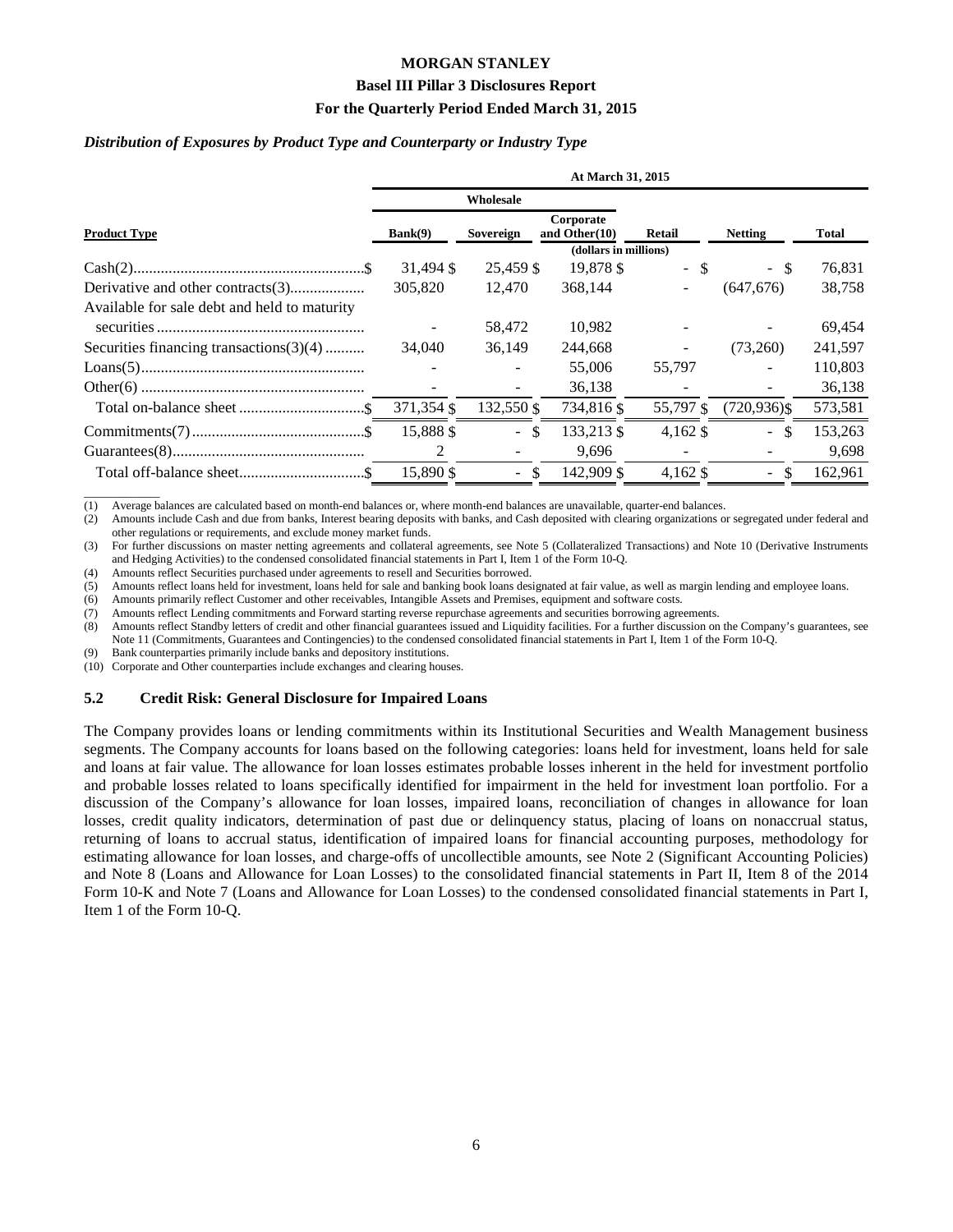#### **Basel III Pillar 3 Disclosures Report**

#### **For the Quarterly Period Ended March 31, 2015**

The following tables are presented on a U.S. GAAP basis and reflect details on impaired and past due loans along with allowances and charge-offs for the Company's loans held for investment. The tables also include loans held for sale and loans held in the banking book designated at fair value.

|                                                       | At March 31, 2015 |    |        |    |                       |        |                              |        |  |       |
|-------------------------------------------------------|-------------------|----|--------|----|-----------------------|--------|------------------------------|--------|--|-------|
|                                                       | Bank(1)           |    |        |    | Sovereign             |        | Corporate<br>and Other $(2)$ | Retail |  | Total |
|                                                       |                   |    |        |    | (dollars in millions) |        |                              |        |  |       |
|                                                       | $\sim$            | -8 | $\sim$ | -S | 23 S                  | $\sim$ | -S                           | 23     |  |       |
|                                                       |                   |    |        |    |                       | 20     |                              | 22     |  |       |
|                                                       |                   |    |        |    | 21                    | 24     |                              | 45     |  |       |
|                                                       |                   |    |        |    |                       |        |                              |        |  |       |
|                                                       |                   |    |        |    | 152                   | 13     |                              | 165    |  |       |
| Net charge-offs (net recoveries) for the three months |                   |    |        |    |                       |        |                              |        |  |       |
|                                                       |                   |    |        |    |                       |        |                              | (1)    |  |       |

 $\overline{\phantom{a}}$  , where  $\overline{\phantom{a}}$ (1) Bank counterparties primarily include banks and depository institutions.

(2) Corporate and Other counterparties include exchanges and clearing houses.

(3) At March 31, 2015, no allowance was recorded for these loans as the fair value of the collateral held exceeded or equaled the carrying value.

| At March 31, 2015 |                                             |                     |              |  |  |  |
|-------------------|---------------------------------------------|---------------------|--------------|--|--|--|
| Americas          | Europe,<br><b>Middle East</b><br>and Africa | <b>Asia-Pacific</b> | <b>Total</b> |  |  |  |
|                   |                                             |                     |              |  |  |  |
| 22 S              | 23 \$                                       | $\Delta \sim 10^4$  | 45           |  |  |  |
| 33                |                                             |                     | 45           |  |  |  |
| 131               | 29                                          |                     | 165          |  |  |  |

#### *Loans Past Due and on nonaccrual by Counterparty or Industry Type*

|                          | At March 31, 2015     |                     |                     |              |  |  |  |  |  |
|--------------------------|-----------------------|---------------------|---------------------|--------------|--|--|--|--|--|
| <b>Counterparty Type</b> | $90 - 120$<br>Days    | $120 - 180$<br>Days | 180 Days<br>or more | <b>Total</b> |  |  |  |  |  |
|                          | (dollars in millions) |                     |                     |              |  |  |  |  |  |
| $Bank$                   |                       | - 8                 | $\sim$              |              |  |  |  |  |  |
|                          |                       |                     |                     |              |  |  |  |  |  |
|                          |                       |                     |                     |              |  |  |  |  |  |
| Retail.                  |                       |                     |                     | 24           |  |  |  |  |  |
| Total                    |                       |                     | 42                  | 45           |  |  |  |  |  |

#### **5.3 Portfolios Subject to Internal Ratings-Based Risk-Based Capital Formulas**

The Company utilizes its internal ratings system in the calculation of RWAs for the purpose of determining Basel III regulatory capital requirements for wholesale and retail exposures, as well as other internal risk management processes such as determining credit limits.

#### Internal Ratings System Design

As a core part of its responsibility for the independent management of credit risk, the Company's Credit Risk Management Department maintains a control framework to evaluate the risk of obligors and the structure of credit facilities (for loans, derivatives, securities financing transactions, etc.), both at inception and periodically thereafter. For both wholesale and retail exposures, the Company has internal methodologies that assign a Probability of Default and a Loss Given Default. These risk parameters, along with Exposure at Default, are used to compute credit risk RWAs. Internal credit ratings are the basis for a comprehensive limits framework used to control credit risk and serve as the Company's Credit Risk Management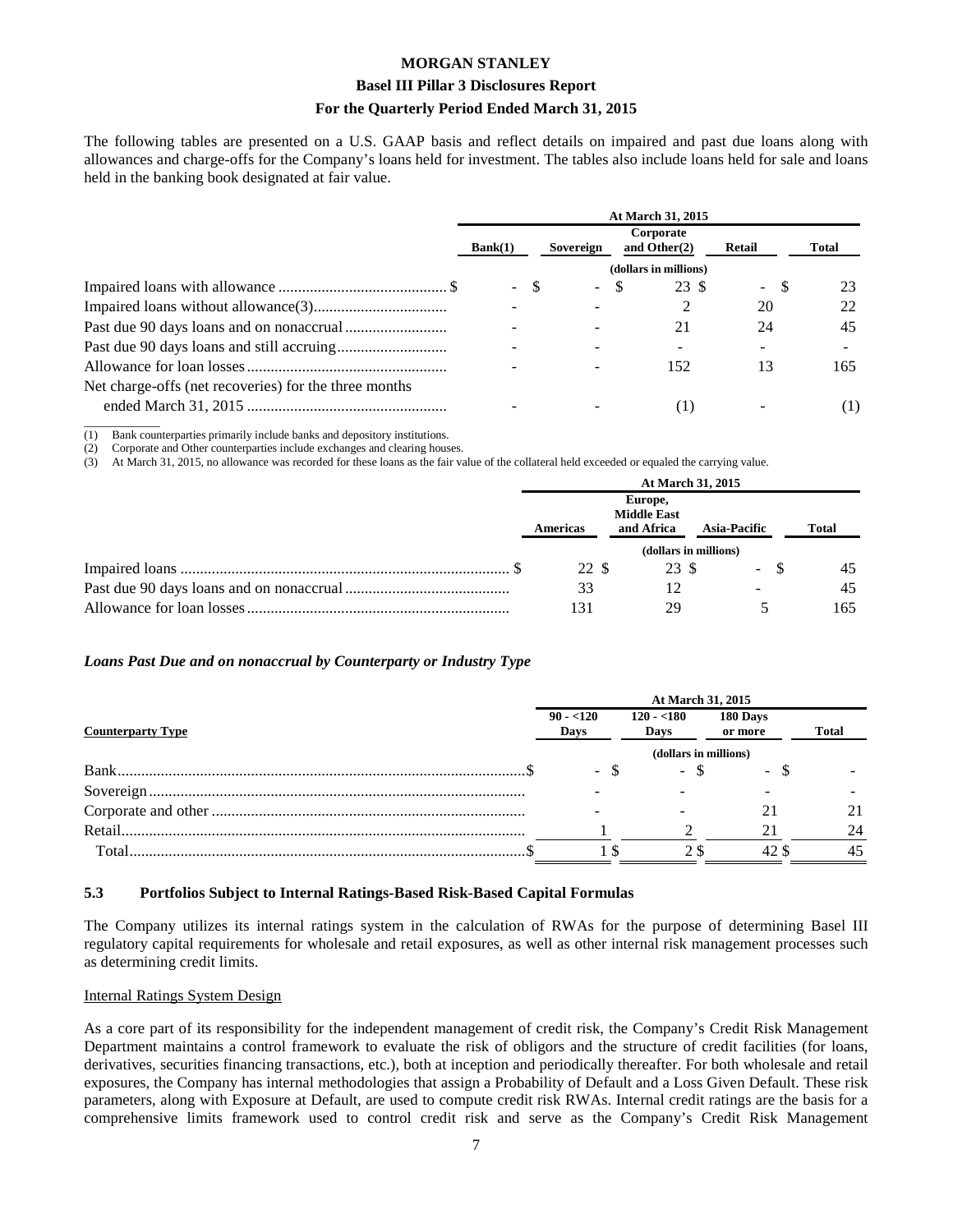Department's independent assessment of credit risk. To monitor the credit risk of the portfolio, the Company uses quantitative models and expert judgment to estimate the various risk parameters related to each obligor and/or credit facility. Internal ratings procedures, methodologies, models and limits frameworks are all independently and formally governed, and models are reviewed by an independent oversight function.

The Probability of Default represents a through the cycle likelihood of default of an obligor. The Loss Given Default is an estimate of the expected economic loss incurred by the Company in the event of default during an economic downturn by an obligor, expressed as a percentage of Exposure at Default. Exposure at Default is the estimated amount due at the time of default. Exposure at Default for certain products may be reduced by certain credit risk mitigants. Contingent liabilities, such as undrawn commitments and standby letters of credit, are considered in Exposure at Default.

#### Internal Ratings System Process

The performance of the overall internal ratings system is monitored on a quarterly basis. This involves a review of key performance measures that include rating overrides, accuracy ratio and comparison of internal ratings versus applicable agency ratings. The review is performed by an independent group, and the results and conclusions are reported to corresponding credit risk governance committees. The overall effectiveness of the internal ratings system is assessed annually and the evaluation results go through a rigorous challenge process by various governance committees before it is presented to the Company's Board of Directors.

#### Credit Limits Framework

The Company employs an internal comprehensive and global Credit Limits Framework as one of the primary tools used to evaluate and manage credit exposure across the Company. The Credit Limits Framework includes single-name limits and portfolio concentration limits by country, industry and product type. The limits within the Credit Limits Framework are calibrated to the Company's risk tolerance and reflect factors that include the Company's capital levels and the risk attributes of the exposures managed by the limits. Credit exposure is actively monitored against the relevant credit limits, and excesses are escalated in accordance with established governance thresholds. In addition, credit limits are evaluated and reaffirmed at least annually or more frequently as necessary.

#### Wholesale Exposures

Wholesale exposures are credit risk exposures to institutions and individual investors that may arise from a variety of business activities, including, but not limited to, entering into swap or other derivative contracts under which counterparties have obligations to make payments to the Company; extending credit to clients through various lending commitments; providing short-term or long-term funding that is secured by physical or financial collateral whose value may at times be insufficient to fully cover the loan repayment amount; and posting margin and/or collateral to clearing houses, clearing agencies, exchanges, banks, securities companies and other financial counterparties.

The Company's Credit Risk Management Department evaluates the creditworthiness of a wholesale obligor (company, individual, sovereign entity or other government entity) by assigning it an internal credit rating, under which obligors are rated based on their ability to perform over a wide range of economic, business and industry conditions.

The Company's Credit Risk Management Department rates wholesale counterparties based on an analysis of the obligor and industry- or sector-specific qualitative and quantitative factors. The ratings process typically includes an analysis of the obligor's financial statements, evaluation of its market position, strategy, management, legal and environmental issues; and consideration of industry dynamics affecting its performance. The Company's Credit Risk Management Department also considers security prices and other financial markets to assess financial flexibility of the obligor. The Company's Credit Risk Management Department collects relevant information to rate an obligor. If the available information on an obligor is limited, a conservative rating is assigned to reflect uncertainty arising from the limited information.

#### Retail Exposures

Retail exposures generally include exposures to an individual and exposures to small businesses that are managed as part of a segment of exposures with similar risk characteristics, and not on an individual exposure basis. The Company incurs retail exposure credit risk within its Wealth Management business lending to individual investors, including margin loans collateralized by securities and through single-family residential prime mortgage loans in the form of conforming,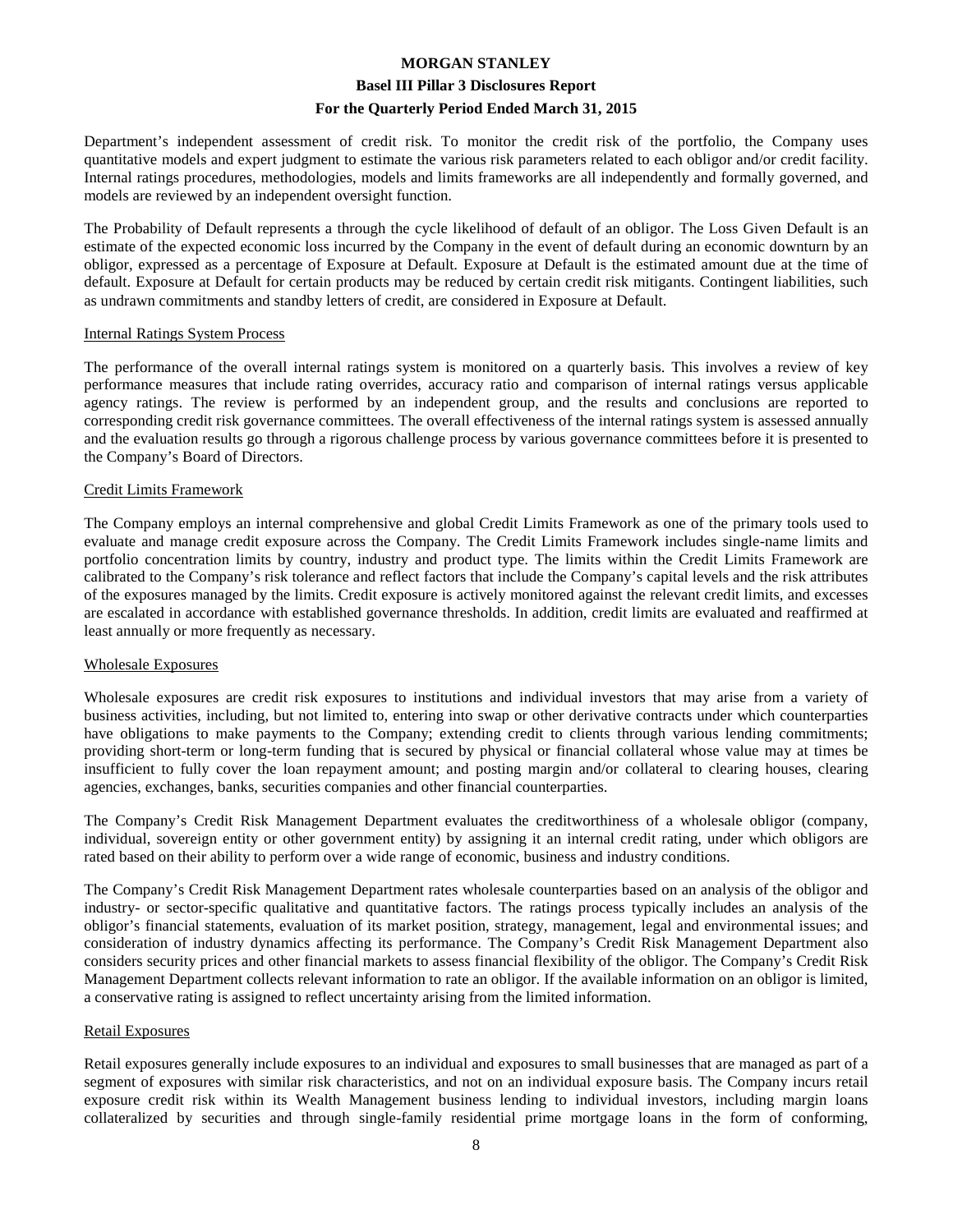#### **Basel III Pillar 3 Disclosures Report**

#### **For the Quarterly Period Ended March 31, 2015**

nonconforming or home equity lines of credit ("HELOC"). In addition, the Company grants loans to certain Wealth Management employees primarily in conjunction with a program to retain and recruit such employees. The primary source of the Company's retail exposure is concentrated in two of three Basel III retail exposure categories: Residential Mortgages and Other Retail Exposures. The third Basel III retail category, Qualifying Revolving Exposures, is not currently relevant to the Company as it has no assets related to this category.

Retail exposures consist of many small loans, thereby making it generally inefficient to assign ratings to each individual loan. Individual loans, therefore, are segmented and aggregated into pools. The Company's Credit Risk Management Department develops the methodology to assign Probability of Default, Loss Given Default and Exposure at Default estimates to these pools of exposures with similar risk characteristics, using factors that may include the Fair Isaac Corporation ("FICO") scores of the borrowers. Exposure at Default for certain products are reduced by eligible collateral. Contingent liabilities such as undrawn commitments and standby letters of credit are considered in Exposure at Default.

#### Internal Ratings System Exposures

The following table provides a summary of the distribution of Internal Ratings Based Advanced Approach risk parameters that the Company uses to calculate RWAs for wholesale and retail exposures. The table also provides average risk weighted values across obligor types and rating grades. The Company currently does not have any high volatility commercial real estate or qualifying revolving exposures.

|                                                   | At March 31, 2015 |                                                          |                                                                   |                              |                                  |                                                             |                                |  |  |  |
|---------------------------------------------------|-------------------|----------------------------------------------------------|-------------------------------------------------------------------|------------------------------|----------------------------------|-------------------------------------------------------------|--------------------------------|--|--|--|
| Probability of<br>Default Band (%)<br>Subcategory |                   | Average<br><b>Probability</b><br>of Default<br>$(\%)(1)$ | Average<br><b>Loss Given</b><br><b>Default</b><br>$(\frac{6}{2})$ | <b>Undrawn</b><br>Commitment | <b>Exposure at</b><br>Default(1) | Average<br>Counterparty<br><b>Exposure</b><br>at Default(3) | Average risk<br>weight $(\% )$ |  |  |  |
|                                                   |                   |                                                          |                                                                   |                              | (dollars in millions)            |                                                             |                                |  |  |  |
| Wholesale                                         |                   |                                                          |                                                                   |                              |                                  |                                                             |                                |  |  |  |
| Exposures $0.00 \leq PD < 0.35$                   |                   | 0.07%                                                    | 41.87%\$                                                          | 74,279 \$                    | 266,736 \$                       | 7,852                                                       | 20.86%                         |  |  |  |
| $0.35 \leq P D < 1.35$                            |                   | 0.84%                                                    | 38.85%                                                            | 16,935                       | 27,841                           | 276                                                         | 81.47%                         |  |  |  |
| $1.35 \leq P D < 10.00$                           |                   | 4.73%                                                    | 37.97%                                                            | 9,518                        | 13,561                           | 89                                                          | 129.45%                        |  |  |  |
| $10.00 \leq PD < 100.00$                          |                   | 26.85%                                                   | 31.04%                                                            | 182                          | 2,390                            | 309                                                         | 182.70%                        |  |  |  |
| 100 (Default)                                     |                   | 100.00%                                                  | N/A                                                               | 51                           | 472                              | 91                                                          | 106.00%                        |  |  |  |
|                                                   |                   |                                                          |                                                                   | 100,965 \$                   | 311,000 \$                       | 8,617                                                       |                                |  |  |  |
| Residential                                       |                   |                                                          |                                                                   |                              |                                  |                                                             |                                |  |  |  |
| Mortgages $0.00 \leq PD < 0.15$                   |                   | 0.05%                                                    | 17.75%\$                                                          | 282 \$                       | 15,451 \$                        | 1                                                           | 2.71%                          |  |  |  |
| $0.15 \leq P D < 0.35$                            |                   | 0.32%                                                    | 17.39%                                                            | 1                            | 1,161                            | 3                                                           | 10.32%                         |  |  |  |
| $0.35 \leq P D < 1.35$                            |                   | 1.32%                                                    | 13.93%                                                            |                              | 548                              | 7                                                           | 22.26%                         |  |  |  |
| $1.35 \leq P D < 10.00$                           |                   | 1.84%                                                    | 12.88%                                                            |                              | 152                              | 1                                                           | 25.84%                         |  |  |  |
| $10.00 \leq P D < 100.00 \dots$                   |                   | 25.76%                                                   | 17.26%                                                            |                              | 21                               | $\overline{2}$                                              | 108.09%                        |  |  |  |
| $100$ (Default)                                   |                   | 100.00%                                                  | N/A                                                               |                              | 22                               | 3                                                           | 106.00%                        |  |  |  |
|                                                   |                   |                                                          |                                                                   | 283 \$                       | 17,355 \$                        | 17                                                          |                                |  |  |  |
| Other Retail                                      |                   |                                                          |                                                                   |                              |                                  |                                                             |                                |  |  |  |
| $.0.00 \leq P D < 1.50$<br>Exposures              |                   | 0.21%                                                    | 100.00%\$                                                         | 4,043 \$                     | $1,157$ \$                       | 5                                                           | 40.08%                         |  |  |  |
| $1.50 \leq PD < 3.00$                             |                   | 2.21%                                                    | 100.00%                                                           |                              | 611                              | 7                                                           | 139.84%                        |  |  |  |
| $3.00 \leq PD < 5.00$                             |                   | 3.31%                                                    | 43.54%                                                            |                              | 1,725                            | $\overline{2}$                                              | 65.16%                         |  |  |  |
| $5.00 \leq P D < 8.00$                            |                   | 6.19%                                                    | 42.19%                                                            |                              | 2,982                            |                                                             | 67.25%                         |  |  |  |
| $8.00 \leq PD < 100.00$                           |                   | 9.63%                                                    | 13.41%                                                            |                              | 35                               |                                                             | 23.58%                         |  |  |  |
| 100 (Default)                                     |                   | 100.00%                                                  | N/A                                                               |                              | 285                              | 1                                                           | 106.00%                        |  |  |  |
|                                                   |                   |                                                          |                                                                   | 4,043 \$                     | $6,795$ \$                       | 15                                                          |                                |  |  |  |
|                                                   |                   |                                                          |                                                                   | 105,291 \$                   | 335,150 \$                       | 8,649                                                       |                                |  |  |  |

 $\overline{\phantom{a}}$  , where  $\overline{\phantom{a}}$ N/A—Not Applicable

(1) Amounts reflect the effect of collateral, guarantees and credit derivatives.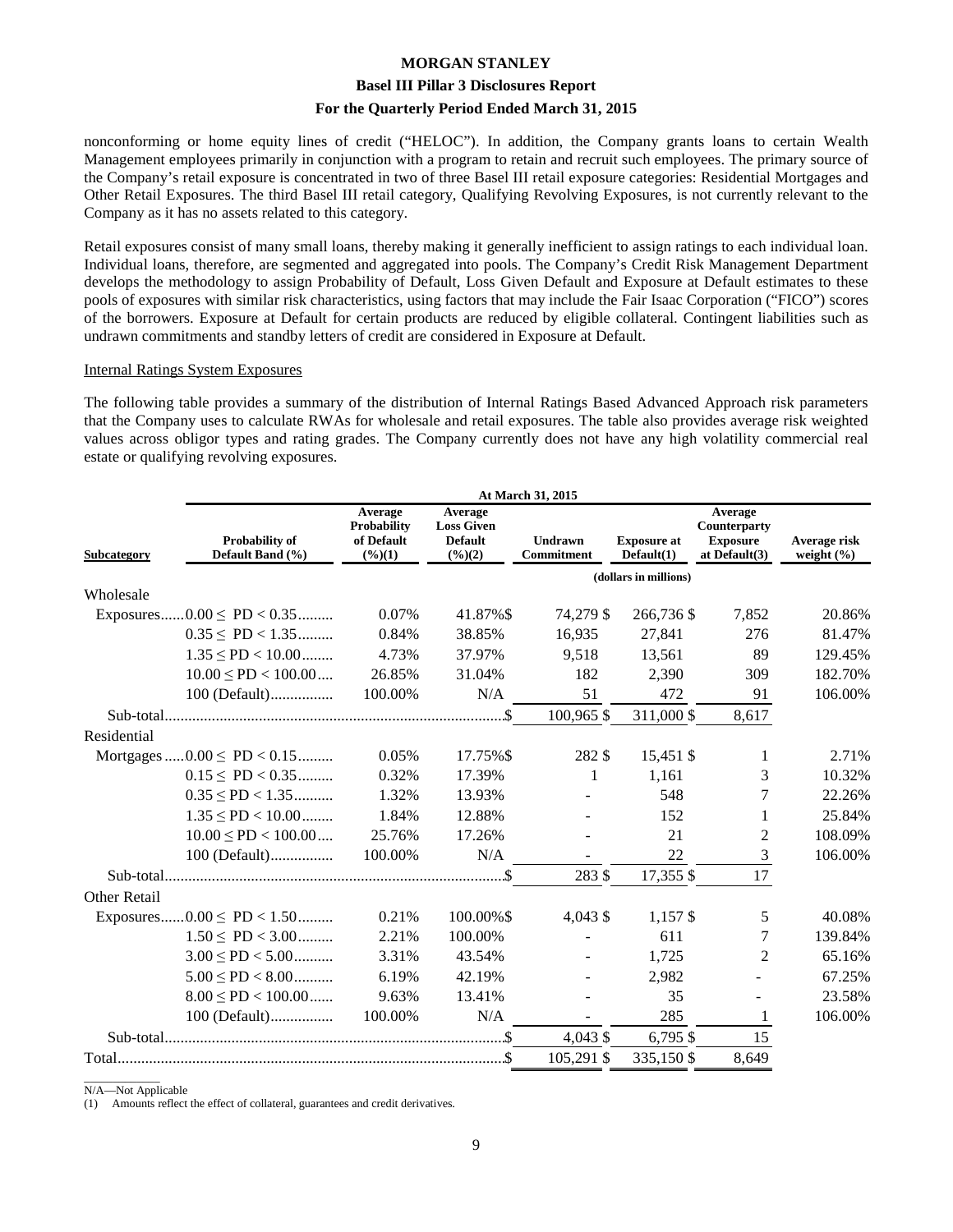#### **Basel III Pillar 3 Disclosures Report**

#### **For the Quarterly Period Ended March 31, 2015**

- (2) Under U.S. Basel III, credit risk mitigation in the form of collateral may be applied by reducing Exposure at Default or adjusting the Loss Given Default. The Company may apply one or the other approach depending on product type. When collateral mitigation is applied against the Exposure at Default, the Loss Given Default is set at 100% to avoid duplication.
- (3) Amounts represent the weighted average exposure at default per counterparty within the respective Probability of Default band, weighted by their pro rata Exposure at Default contribution.

#### **5.4 General Disclosure for Wholesale Counterparty Credit Risk of Derivative Contracts, Repo-Style Transactions and Eligible Margin Lending**

#### Counterparty Credit Risk Overview

Counterparty credit exposure arises from the risk that parties are unable to meet their payment obligations under derivative contracts, repo-style transactions and eligible margin loans. Repo-style transactions include repurchase agreements and securities lending transactions. Derivative contracts and security values have a risk of increased potential future counterparty exposure from changes in movements in market prices and other risk factors. Potential future exposure is mitigated by the use of netting and collateral agreements. The Company uses an internal model to compute expected exposure that includes the mitigating effects of netting and collateral in valuing over-the-counter ("OTC") and exchange-traded derivative contracts, repo-style transactions and eligible margin lending. The use of netting, collateral, internal models methodology and credit valuation adjustment are discussed further below, in addition to other counterparty credit risk management practices.

#### *Derivative Contracts*

The Company actively manages its credit exposure through the application of collateral arrangements and readily available market instruments such as credit derivatives. The use of collateral in managing derivative risk is standard in the market place, and is governed by appropriate documentation such as the Credit Support Annex to the International Swaps and Derivatives Association, Inc. ("ISDA") documentation. In line with these standards, the Company generally accepts only cash, government bonds, corporate debt and main index equities as collateral. The Company has policies and procedures for reviewing the legal enforceability of credit support documents in accordance with applicable rules.

#### *Repo-Style Transactions*

The Company engages in funding activities through the use of repurchase agreements and other repo-style transactions. The Company manages credit exposure arising from reverse repurchase agreements, repurchase agreements, securities borrowing and securities lending transactions by, in appropriate circumstances, entering into master netting and collateral agreements with counterparties that provide the Company, in the event of a customer default, the right to liquidate collateral and the right to offset a counterparty's rights and obligations. Under these agreements and transactions, the Company either receives or provides collateral, including U.S. government and agency securities, other sovereign government obligations, corporate and other debt, and corporate equities.

#### *Eligible Margin Lending*

The Company also engages in activities to provide additional funding through eligible margin lending for institutional customers. Customer receivables generated from margin lending activity are collateralized by customer-owned securities held by the Company. The Company monitors required margin levels and established credit limits daily and, pursuant to such guidelines, requires customers to provide additional collateral or reduce positions, when necessary.

#### Netting

The Company recognizes netting in its estimation of Exposure at Default where it has a master netting agreement in place and other relevant requirements are met. The ISDA Master Agreement is an industry-standard master netting agreement that is typically used to document derivative transactions. The Company generally uses the ISDA Master Agreement and similar master netting agreements to document derivative and repo-style transactions. For a discussion of the Company's master netting agreements, see Note 5 (Collateralized Transactions) and Note 10 (Derivative Instruments and Hedging Activities) to the condensed consolidated financial statements in Part I, Item 1 of the Form 10-Q.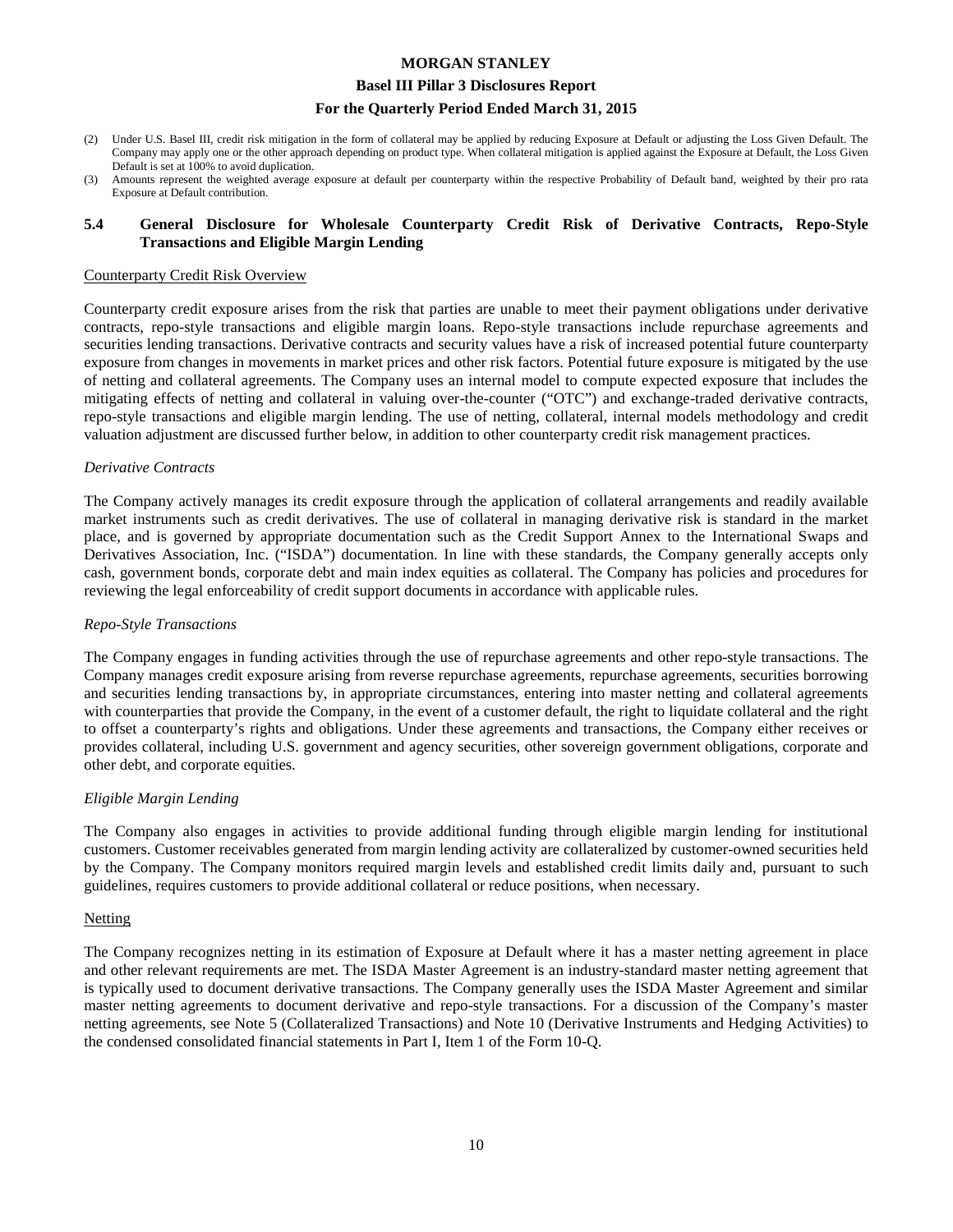#### Collateral

The Company may require collateral depending on a credit assessment done for each of the Company's counterparties. There is an established infrastructure to manage, maintain and value collateral on a daily basis. Collateral held is managed in accordance with the Company's guidelines and the relevant underlying agreements.

For a discussion of the Company's use of collateral as a credit risk mitigant, including with respect to derivatives, repo-style transactions and margin loans, see Note 5 (Collateralized Transactions) and Note 10 (Derivative Instruments and Hedging Activities) to the condensed consolidated financial statements in Part I, Item 1 of the Form 10-Q. For further information on the Company's valuation approaches, including for collateral, see Note 2 (Significant Accounting Policies) and Note 4 (Fair Value Disclosures) to the consolidated financial statements included in Part II, Item 8 of the 2014 Form 10-K.

#### General Disclosure for Counterparty Credit Risk

The following table is presented on a U.S. GAAP basis and reflects the net exposures for derivative and other contracts and securities financing transactions and the gross notional exposures for eligible margin lending.

|                                        | At<br><b>March 31, 2015</b> |
|----------------------------------------|-----------------------------|
|                                        | (dollars in millions)       |
| <b>Derivative and Other Contracts:</b> |                             |
|                                        | 686,434                     |
|                                        | (572, 044)                  |
|                                        | 114,390                     |
|                                        | (9,809)                     |
|                                        | (75,687)                    |
|                                        | 28,894                      |
| <b>Repo-Style Transactions:</b>        |                             |
|                                        | 314,857                     |
|                                        | 12.829                      |
| <b>Eligible Margin Lending:</b>        |                             |
|                                        | 14.054                      |

(1) At March 31, 2015, the fair value of the collateral held exceeded the carrying value of margin loans.

The following table is presented on a U.S. GAAP basis and reflects the notional amount of outstanding credit derivatives at March 31, 2015, used to hedge the Company's own portfolio and those undertaken in connection with client intermediation activities. The Company believes that the notional amounts of the derivative contracts generally overstate its exposure.

|                               | At March 31, 2015      |  |           |  |                                  |  |         |  |  |
|-------------------------------|------------------------|--|-----------|--|----------------------------------|--|---------|--|--|
|                               | <b>Hedge Portfolio</b> |  |           |  | <b>Intermediation Activities</b> |  |         |  |  |
| <b>Credit derivative type</b> | <b>Purchased</b>       |  | Sold      |  | <b>Purchased</b>                 |  | Sold    |  |  |
|                               | (dollars in millions)  |  |           |  |                                  |  |         |  |  |
| Credit derivatives:           |                        |  |           |  |                                  |  |         |  |  |
|                               | 39,780 \$              |  | 15.233 \$ |  | 824,540 \$                       |  | 814,943 |  |  |
|                               |                        |  |           |  | 2.732                            |  | 12,420  |  |  |
|                               | 1,396                  |  | 1,196     |  | 6,852                            |  | 10,105  |  |  |
|                               | 41,176 \$              |  | 16.429    |  | 834.124                          |  | 837,468 |  |  |

For a further discussion of the Company's credit derivatives, see "Quantitative and Qualitative Disclosures about Market Risk—Credit Risk—Credit Exposure–Derivatives—Credit Derivatives" in Part I, Item 3 and Note 10 (Derivative Instruments and Hedging Activities) to the condensed consolidated financial statements in Part I, Item 1 of the Form 10-Q.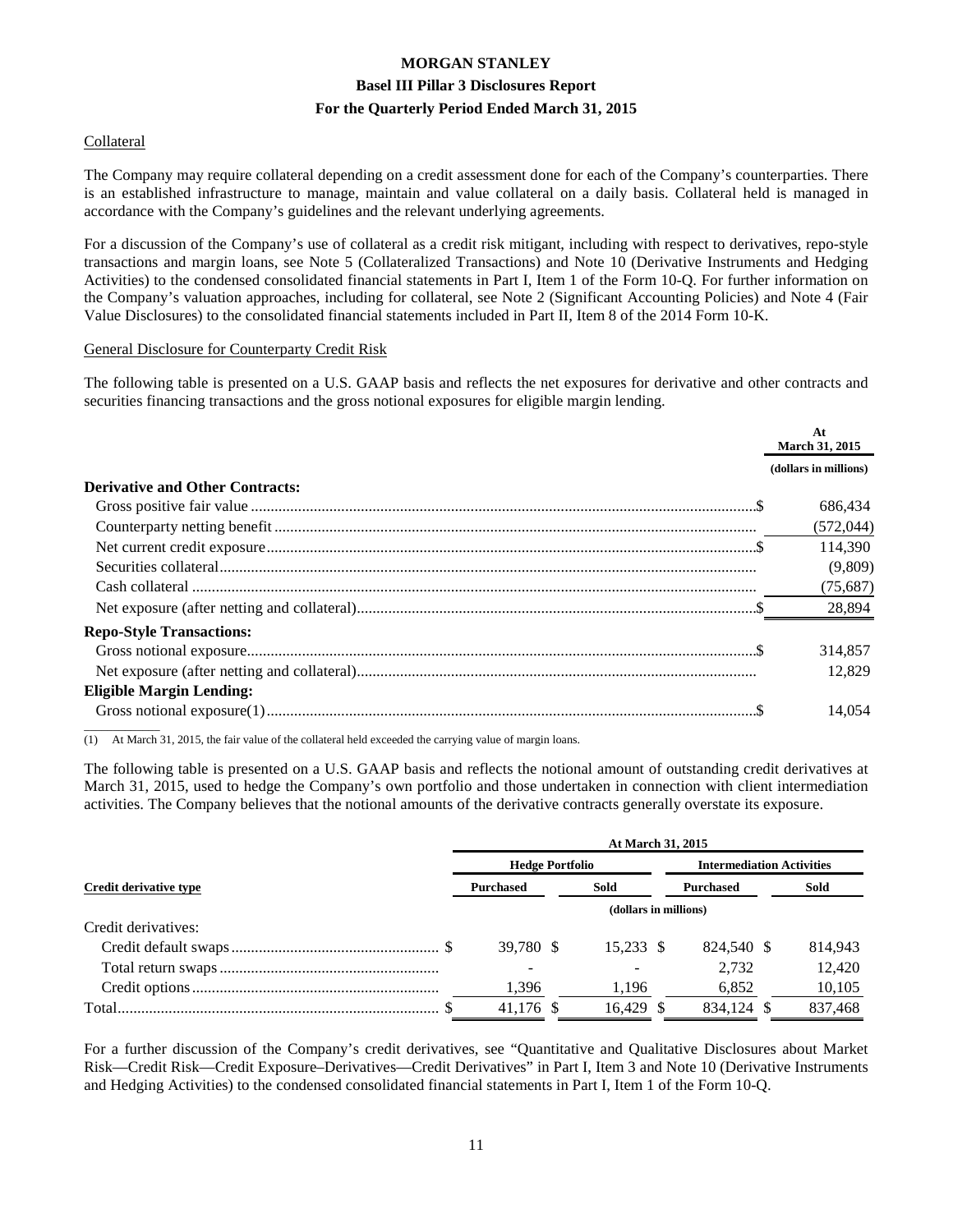#### Internal Models Methodology

The Company has been approved by its primary regulators to use the Internal Models Methodology ("IMM") to estimate counterparty exposure at future time horizons. Under the IMM approach, the Company uses a regulator-approved simulation model to estimate the distribution of counterparty exposures at specified future time horizons. The simulation model projects potential values of various risk factors that affect the Company's counterparty portfolio (*e.g.*, interest rates, equity prices, commodity prices and credit spreads) under a large number of simulation paths, and then determines possible changes in counterparty exposure for each path by re-pricing transactions with that counterparty under the projected risk factor values. A counterparty's expected positive exposure profile is determined from the resulting modeled exposure distribution to estimate Exposure at Default in calculating RWAs for regulatory capital ratio purposes. For a small population of exposures not modeled under this simulation method, the Company calculates Exposure at Default for regulatory capital purposes using a more conservative but less risk-sensitive method. The internal models incorporate the effects of legally enforceable netting and collateral agreements in estimating counterparty exposure.

The table below presents the Exposure at Default used for the Company's determination of regulatory capital for derivative and other contracts and securities financing transactions, excluding default fund contributions.

|       | At March 31, 2015                  |
|-------|------------------------------------|
|       | <b>Internal Models Methodology</b> |
|       | (dollars in millions)              |
|       | 84.695                             |
|       | 40.898                             |
| Other | 2.110                              |
| Total | 127.703                            |

 $\overline{\phantom{a}}$ (1) Amount includes client exposures related to cleared transactions.

#### Other Counterparty Credit Risk Management Practices

#### *Credit Valuation Adjustment*

Credit valuation adjustment ("CVA") refers to the fair value adjustment to reflect counterparty credit risk in the valuation of bilateral (*i.e.,* non-cleared) OTC derivative contracts. U.S. Basel III requires the Company to calculate RWAs for CVA.

The Company establishes a CVA for bilateral OTC derivative transactions based on expected credit losses given the probability and severity of a counterparty default. The adjustment is determined by evaluating the credit exposure to the counterparty and by taking into account the market value of a counterparty's credit risk as implied by credit spreads, and the effect of allowances for any credit risk mitigants such as legally enforceable netting and collateral agreements.

CVA is recognized in profit and loss on a daily basis and effectively represents an adjustment to reflect the credit component of the fair value of the derivatives receivable. Given that the previously recognized CVA reduces the potential loss faced in the event of a counterparty default, exposure metrics are reduced for CVA.

#### *Assignment of Economic Capital for Counterparty Credit Exposures*

The Company's internal capital assessment and the assignment of counterparty credit risk are based on the Company's required capital framework. The Company's required capital framework is based on the principle that the Company should have adequate capital to meet regulatory requirements even after a severe stress loss. This framework takes into consideration Probability of Default, Loss Given Default, potential exposure and resulting estimated stress losses on counterparty credit exposures. For a further discussion on the Company's required capital framework, see "MD&A—Liquidity and Capital Resources—Regulatory Requirements—Required Capital" in Part I, Item 2 of the Form 10-Q.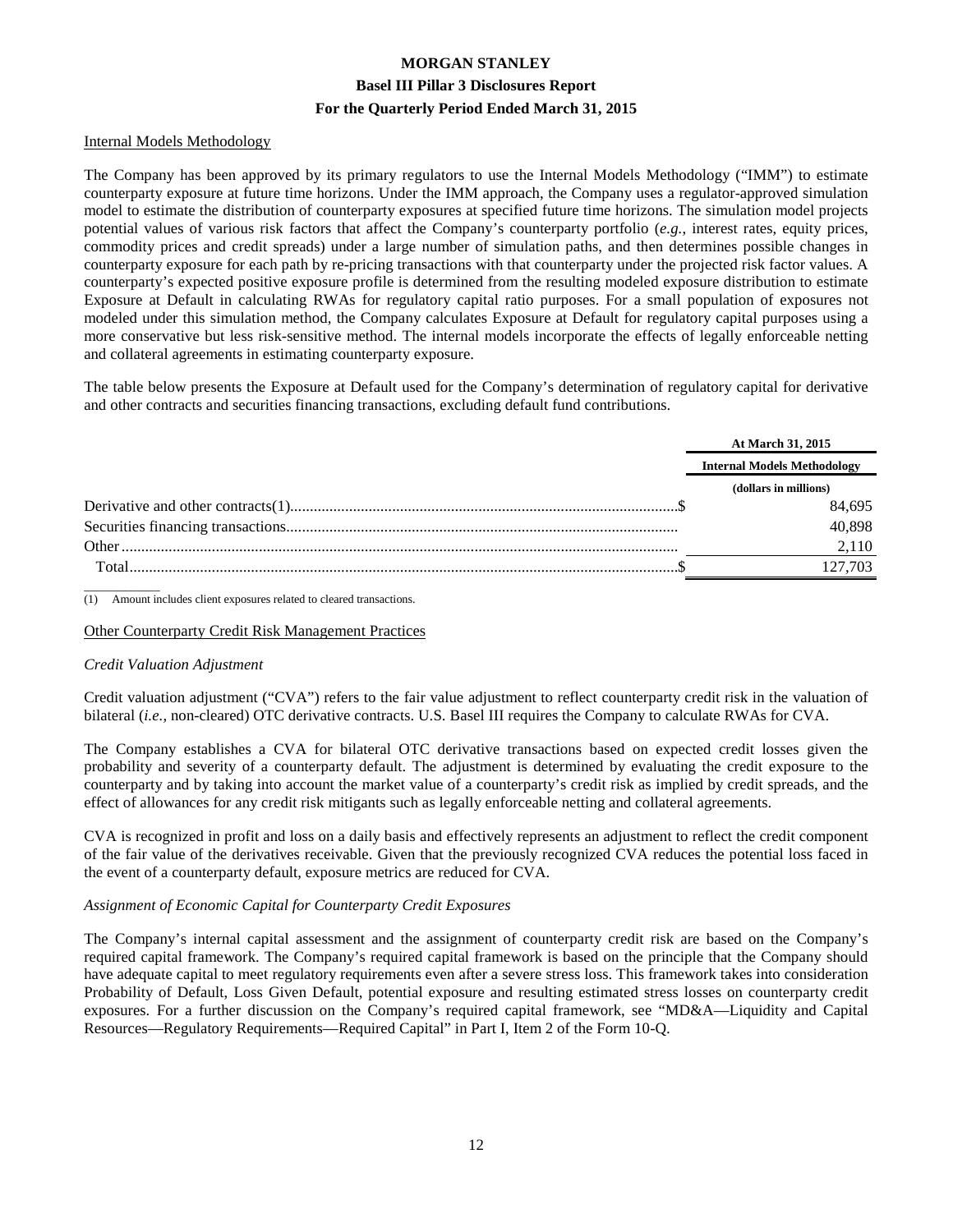#### *Additional Collateral Requirements Due to Credit Rating Downgrade*

For a discussion of the additional collateral or termination payments that may be called in the event of a future credit rating downgrade of the Company, see "MD&A—Liquidity and Capital Resources—Credit Ratings" in Part I, Item 2 of the Form 10-Q.

#### *Wrong-Way Risk*

The Company incorporates the effect of specific wrong-way risk in its calculation of the counterparty exposure. Specific wrong-way risk arises when a transaction is structured in such a way that the exposure to the counterparty is positively correlated with the Probability of Default of the counterparty; for example, a counterparty writing put options on its own stock or a counterparty collateralized by its own or related party stock. The Company considers specific wrong-way risk when approving transactions. The Company also monitors general wrong-way risk, which arises when the counterparty Probability of Default is correlated with general market or macroeconomic factors. The credit assessment process identifies these correlations and manages the risk accordingly.

#### **5.5 Credit Risk Mitigation**

#### **Overview**

In addition to the use of netting and collateral for mitigating counterparty credit risk discussed above, the Company may seek to mitigate credit risk from its lending and derivatives transactions in multiple ways, including through the use of guarantees and hedges. At the transaction level, the Company seeks to mitigate risk through management of key risk elements such as size, tenor, financial covenants, seniority and collateral. The Company actively hedges its lending and derivatives exposure through various financial instruments that may include single-name, portfolio and structured credit derivatives. Additionally, the Company may sell, assign or syndicate funded loans and lending commitments to other financial institutions in the primary and secondary loan market.

In connection with its derivatives activities, the Company generally enters into master netting agreements and collateral arrangements with counterparties. These agreements provide the Company with the ability to demand collateral, as well as to liquidate collateral and offset receivables and payables covered under the same master netting agreement in the event of a counterparty default. For further information on the impact of netting on the Company's credit exposures, see "Collateral" in Section 5.4 herein and "Quantitative and Qualitative Disclosures about Market Risk—Risk Management—Credit Risk" in Part II, Item 7A of the 2014 Form 10-K.

#### Loan Collateral Recognition and Management

Collateralizing loans significantly reduces the credit risk to the Company. As part of the credit evaluation process, when possible, the Company's Credit Risk Management Department assesses the ability of obligors to grant collateral. The Company's Credit Risk Management Department may consider the receipt of collateral as a factor when approving loans, as applicable.

Loans secured by customer margin accounts, a source of credit exposure, are collateralized in accordance with internal and regulatory guidelines. The Company monitors required margin levels and established credit limits daily, and pursuant to such guidelines, requires customers to provide additional collateral, or reduce positions, when necessary. Factors considered in the review of margin loans are the amount of the loan, the intended purpose, the degree of leverage being employed in the account, and overall evaluation of the portfolio to ensure diversification or, in the case of concentrated positions, appropriate liquidity of the underlying collateral or potential hedging strategies to reduce risk. Additionally, transactions relating to concentrated or restricted positions require a review of any legal impediments to liquidation of the underlying collateral. Underlying collateral for margin loans is reviewed with respect to the liquidity of the proposed collateral positions, valuation of securities, historic trading range, volatility analysis and an evaluation of industry concentrations.

With respect to first and second mortgages, including HELOC loans, a loan evaluation process is adopted within a framework of the credit underwriting policies and collateral valuation. Loan-to-collateral value ratios are determined based on independent third-party property appraisal/valuations, and the security lien position is established through title/ownership reports.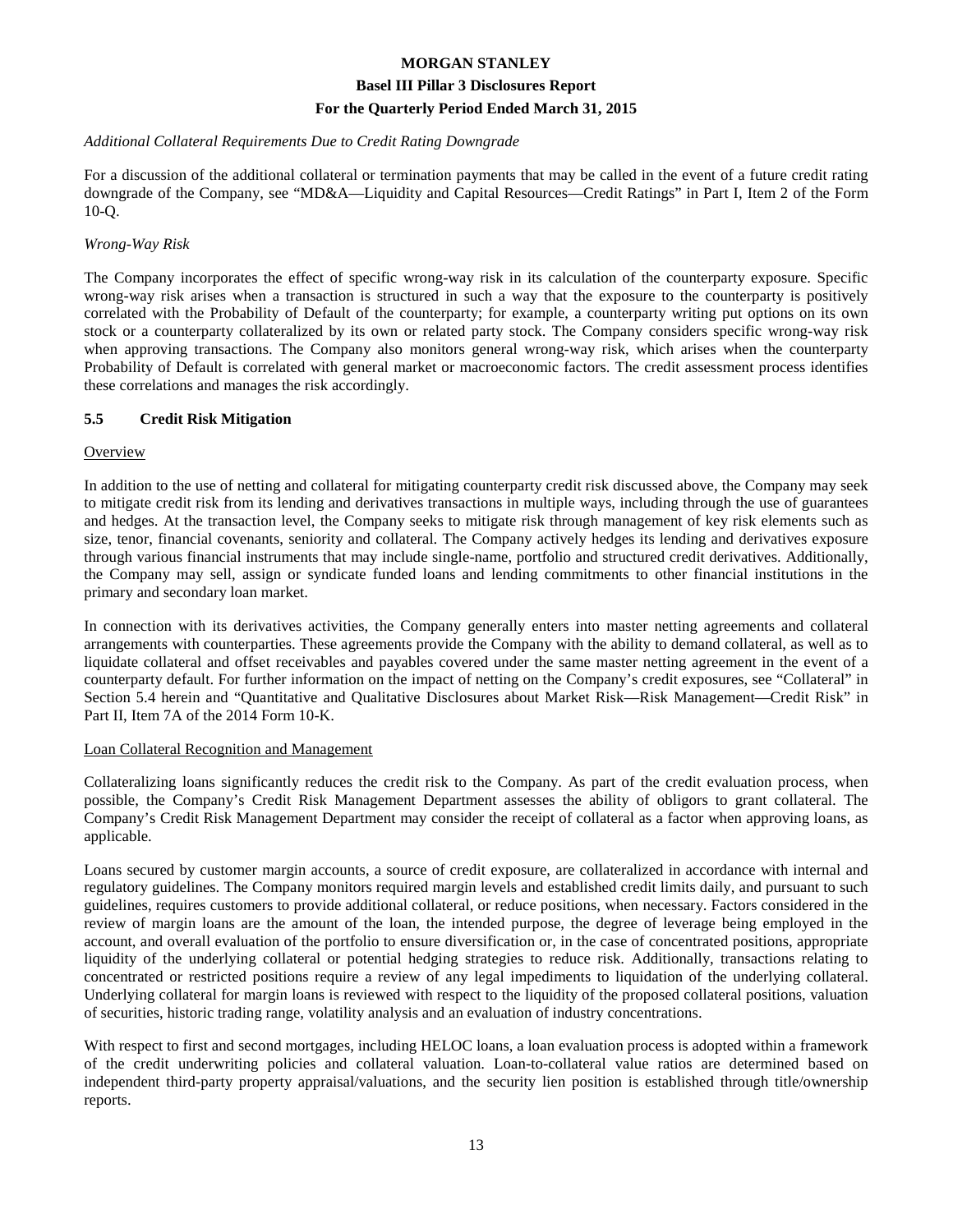#### Guarantees and Credit Derivatives

The Company may accept or request guarantees from related or third parties to mitigate credit risk for wholesale obligors. Such arrangements represent obligations for the guarantor to make payments to the Company if counterparty fails to fulfill its obligation under a borrowing arrangement or other contractual obligation. The Company typically accepts guarantees from corporate entities and financial institutions within its Institutional Securities business segment, and individuals and their small- and medium-sized domestic businesses within its Wealth Management business segment.. The Company may also hedge certain exposures using credit derivatives. The Company enters into credit derivatives, principally through credit default swaps, under which it receives or provides protection against the risk of default on a set of debt obligations issued by a specified reference entity or entities. A majority of the Company's hedge counterparties are banks, broker-dealers, insurance and other financial institutions.

The Company recognizes certain credit derivatives and third-party guarantees for the reduction of capital requirements under the Advanced Approach. At March 31, 2015, the aggregate Exposure at Default amount of the Company's wholesale exposure hedged by such credit derivatives or third-party guarantees, excluding CVA hedges, was \$2,691 million.

#### **6 Equities Not Subject to Market Risk Capital Rule**

#### **Overview**

The Company from time to time makes equity investments that may include business facilitation or other investing activities. Such investments are typically strategic investments undertaken by the Company to facilitate core business activities. From time to time, the Company may also make equity investments and capital commitments to public and private companies, funds and other entities. Additionally, the Company sponsors and manages investment vehicles and separate accounts for clients seeking exposure to private equity, infrastructure, mezzanine lending and real estate-related and other alternative investments. The Company may also invest in and provide capital to such investment vehicles.

#### Valuation for equity investments not subject to market risk capital rule

The Company's equity investments include investments in private equity funds, real estate funds and hedge funds (which include investments made in connection with certain employee deferred compensation plans), as well as direct investments in equity securities, which are recorded at fair value.

The Company applies the Alternative Modified Look-Through Approach for equity exposures to investment funds. Under this approach, the adjusted carrying value of an equity exposure to an investment fund is assigned on a pro rata basis to different risk weight categories based on the information in the fund's prospectus or related documents. For all other equity exposures, the Company applies the Simple Risk-Weight Approach ("SRWA"). Under SRWA, the RWA for each equity exposure is calculated by multiplying the adjusted carrying value of the equity exposure by the applicable regulatory prescribed risk weight.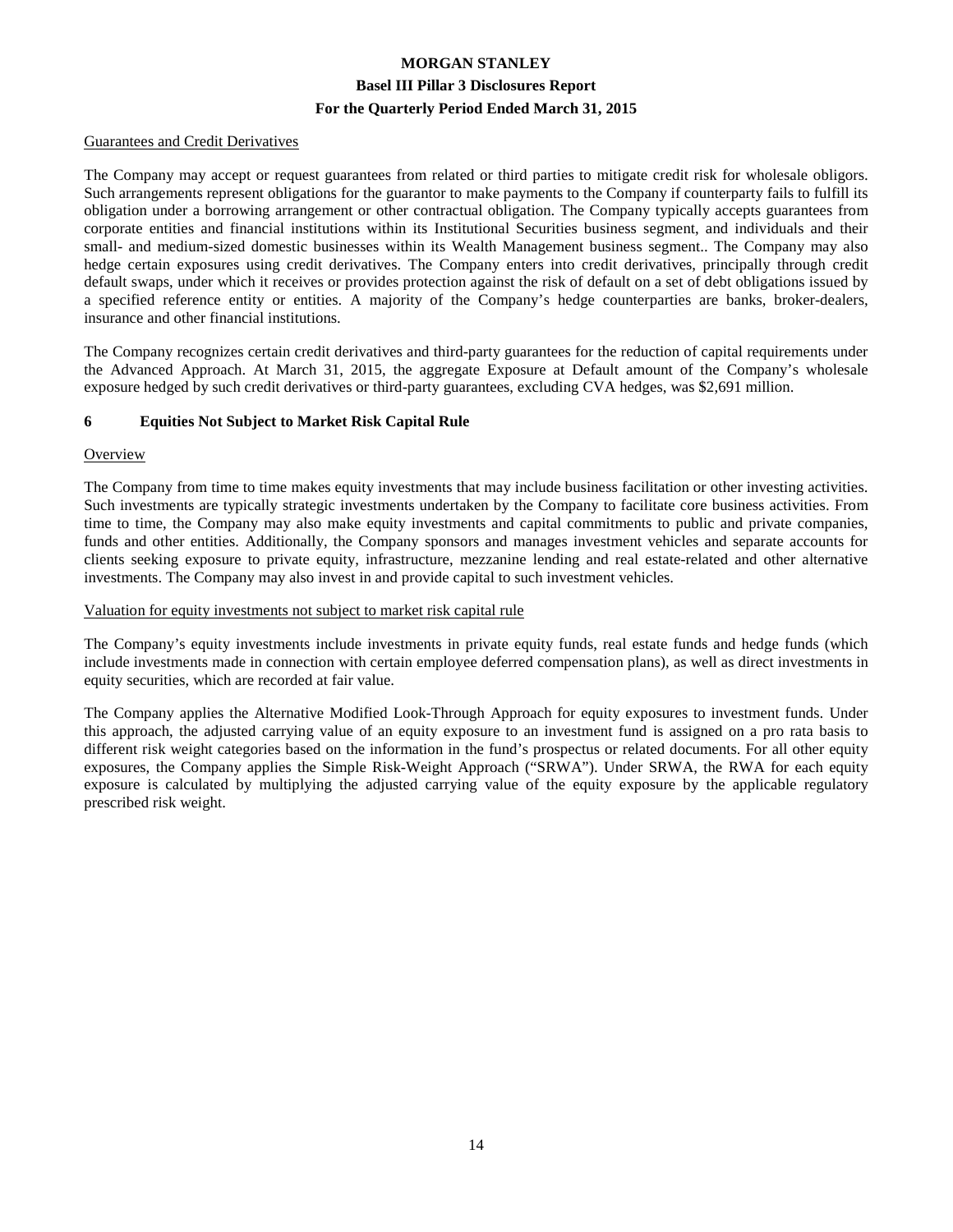#### **Basel III Pillar 3 Disclosures Report**

#### **For the Quarterly Period Ended March 31, 2015**

The following table consists of U.S. GAAP amounts disclosed in the Company's balance sheet of investments and the types and nature of investments, capital requirements by appropriate equity groupings, realized gains/(losses) from sales and liquidations in the reporting period, and total unrealized gains/(losses) on AFS equity securities reflected in accumulated other comprehensive income (loss) ("AOCI"), net of tax, including unrecognized gains/(losses) related to investments carried at cost and unrealized gains/(losses) included in Tier 1 and/or Tier 2 capital.

|                                                                     | At March 31, 2015                          |                         |    |         |
|---------------------------------------------------------------------|--------------------------------------------|-------------------------|----|---------|
| <b>Type of Equity Investments</b>                                   | <b>Total</b><br><b>On-balance Sheet(1)</b> | <b>Risk</b><br>Weight % |    | RWAs(2) |
|                                                                     |                                            | (dollars in millions)   |    |         |
| Simple Risk-Weight Approach:                                        |                                            |                         |    |         |
|                                                                     | 301                                        | $0\%$                   | \$ |         |
|                                                                     | 33                                         | 20%                     |    |         |
|                                                                     | 1,911                                      | 100%                    |    | 2,062   |
|                                                                     | 4,926                                      | 100%                    |    | 5,590   |
| Significant investments in unconsolidated financial institutions(3) | 5,444                                      | 100%                    |    | 5,805   |
|                                                                     |                                            | 300%                    |    |         |
|                                                                     |                                            | 400%                    |    |         |
|                                                                     | 552                                        | 600%                    |    | 4,756   |
|                                                                     | 13,167                                     | N/A                     | \$ | 18,220  |
| Equity exposures to investment funds:                               |                                            |                         |    |         |
|                                                                     | 4,764                                      | N/A                     |    | 5,155   |
|                                                                     | 17,931                                     | N/A                     |    | 23,375  |
|                                                                     |                                            |                         |    | 110     |
|                                                                     |                                            |                         |    | (3)     |
|                                                                     |                                            |                         |    |         |
|                                                                     |                                            |                         |    | (3)     |

 $\overline{\phantom{a}}$ N/A—Not Applicable

(1) The total on-balance sheet amount reflects \$11,975 million and \$5,956 million of non-publicly traded and publicly traded investments, respectively, at March 31, 2015. The on-balance sheet amounts reflect approximate fair value of these exposures and are presented on a U.S. GAAP basis, which include investments in the Company's own capital instruments and investments in the capital instruments of unconsolidated financial institutions that are subject to capital deductions under U.S. Basel III. At March 31, 2015, the amount of Equities Not Subject to Market Risk Capital Rule that was deducted from Total capital was \$93 million. For further information on the Company's valuation techniques related to investments, see Note 2 (Significant Accounting Policies) to the consolidated financial statements in Part II, Item 8 of the 2014 Form 10-K.

In accordance with U.S. Basel III, RWAs reflect a 1.06 multiplier and include both on- and off-balance sheet equity exposures.

(3) Under the Advanced Approach, significant investments in unconsolidated financial institutions in the form of common stock, which are not deducted from Common Equity Tier 1, are assigned a 250% risk weight. Between 2014 and 2017, under the transitional rules, a 100% risk weight is applied. In 2018, the 250% risk weight comes into effect on a fully phased-in basis.

(4) For the quarter ended March 31, 2015.

#### **7 Securitization Exposures**

Securitization exposure is defined (in line with the Basel III definition) as a transaction in which:

- The credit risk of the underlying exposures is transferred to third parties, and has been separated into two or more tranches reflecting different levels of seniority;
- The performance of the securitization depends upon the performance of the underlying exposures; and
- All or substantially all of the underlying exposures are financial exposures.

Securitization exposures include on- or off-balance sheet exposures (including credit enhancements) that arise from a securitization or re-securitization transaction; or an exposure that directly or indirectly references a securitization (*e.g.*, a credit derivative). A re-securitization is an exposure based on the performance of more than one underlying exposure and in which one or more of the underlying exposures is itself a securitization exposure.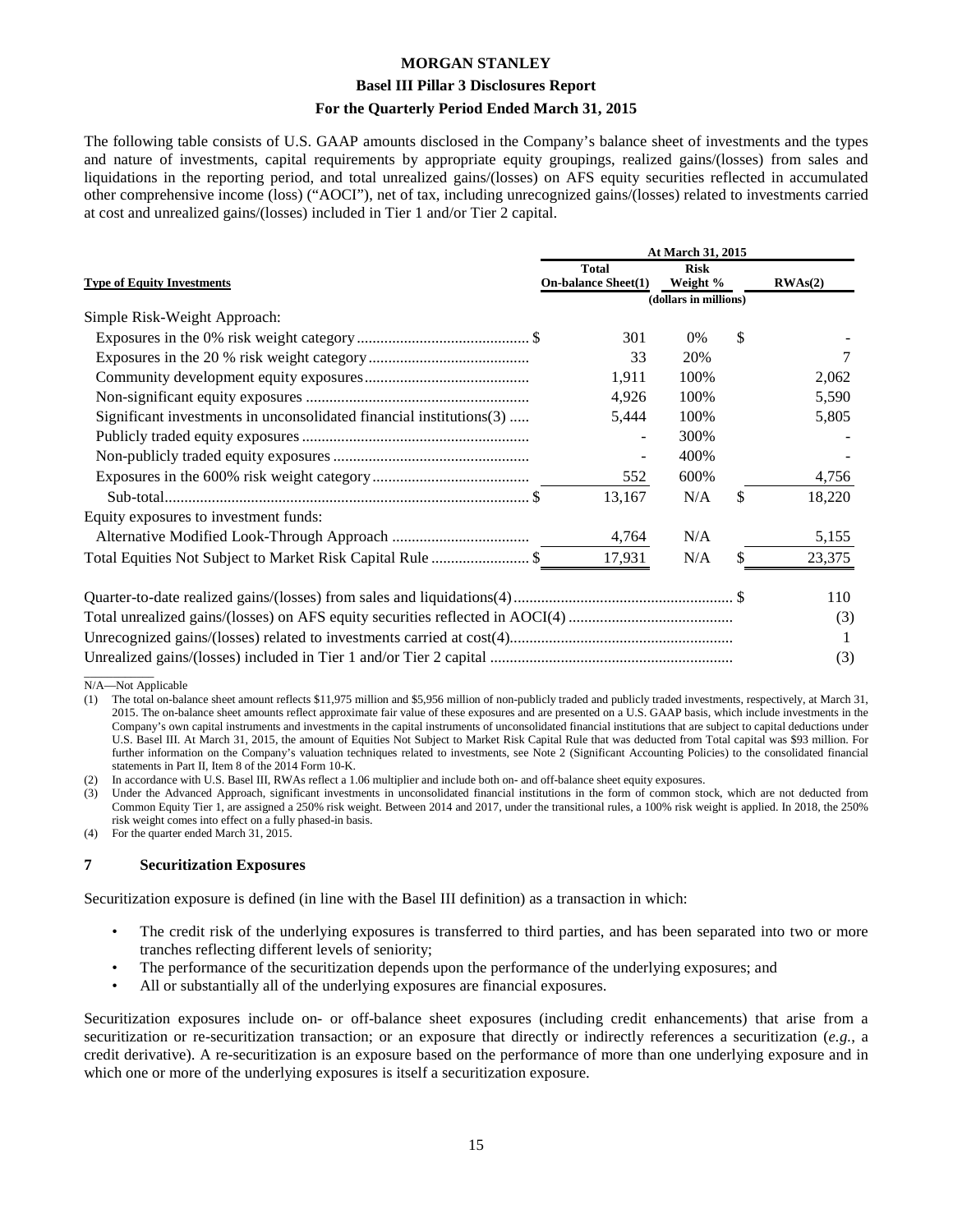#### **Basel III Pillar 3 Disclosures Report**

#### **For the Quarterly Period Ended March 31, 2015**

On-balance sheet exposures include securities and loans for which securitization trusts are the counterparty. Off-balance sheet exposures include liquidity commitments and derivatives (including tranched credit derivatives and derivatives for which the reference obligation is a securitization).

Securitization exposures are classified as either traditional or synthetic. In a traditional securitization, the originator establishes a special purpose entity ("SPE") and sells assets (either originated or purchased) off its balance sheet into the SPE, which issues securities to investors. In a synthetic securitization, credit risk is transferred to an investor through the use of credit derivatives or guarantees. In a synthetic securitization, there is no change in accounting treatment for the assets securitized.

The Company does not manage or advise entities that invest in securitizations sponsored by the Company.

Except for (i) its AFS securities portfolios, for which the Company purchases mostly highly rated tranches of commercial mortgage and other securitizations not sponsored by the Company, and (ii) warehouse loans to client sponsored SPEs, the Company engages in securitizations primarily as a trading activity.

The Company retains securities issued in securitization transactions it sponsors, and it purchases securities issued in securitization transactions sponsored by others as part of its trading inventory. These interests are included in the consolidated statements of financial condition at fair value with mark-to-market changes reported in the trading book.

For further information on securitization transactions in which the Company holds any exposure in either the banking book or the trading book, see the tables in "Transfers of Assets with Continuing Involvement" in Note 7 (Variable Interest Entities and Securitization Activities) to the consolidated financial statements in Part II, Item 8 of the 2014 Form 10-K and Note 6 (Variable Interest Entities and Securitization Activities) to the condensed consolidated financial statements in Part I, Item 1 of the Form 10-Q.

#### **7.1 Accounting and Valuation**

For a discussion of the Company's accounting and valuation techniques related to securitization, see Note 2 (Significant Accounting Policies), Note 4 (Fair Value Measurements) and Note 7 (Variable Interest Entities and Securitization Activities) to the consolidated financial statements in Part II, Item 8 of the 2014 Form 10-K and Note 6 (Variable Interest Entities and Securitization Activities) to the condensed consolidated financial statements in Part I, Item 1 of the Form 10-Q.

#### **7.2 Securitization and Resecuritization Exposures in the Banking Book**

The following table presents the total outstanding exposures securitized by the Company as a sponsor for which the Company has retained credit or counterparty exposures in the banking book at March 31, 2015. Because this excludes securities held in the Company's trading book, this table includes only transactions in which the Company transferred assets and entered into a derivative transaction with the securitization SPE. For residential mortgage and commercial mortgage transactions, these derivatives are interest rate and/or currency swaps. This table does not include assets transferred by unaffiliated co-depositors into these transactions. Traditional securitization exposures reflect unpaid principal balances of the underlying collateral, and synthetic securitization exposures reflect notional amounts.

|                      | At March 31, 2015                     |                                                                                                                             |     |  |
|----------------------|---------------------------------------|-----------------------------------------------------------------------------------------------------------------------------|-----|--|
|                      | <b>Traditional</b>                    |                                                                                                                             |     |  |
| <b>Exposure type</b> | <b>Amounts Sold by</b><br>the Company | <b>Amounts Sold by</b><br><b>Third Parties in</b><br><b>Transactions</b><br>Sponsored by<br><b>Synthetic</b><br>the Company |     |  |
|                      |                                       | (dollars in millions)                                                                                                       |     |  |
|                      | 8,670 \$                              | 5,610 \$                                                                                                                    |     |  |
|                      | 743                                   |                                                                                                                             |     |  |
|                      | 228                                   |                                                                                                                             | 401 |  |
|                      |                                       |                                                                                                                             |     |  |
|                      | 9,641 \$                              | 5,610 \$                                                                                                                    | 401 |  |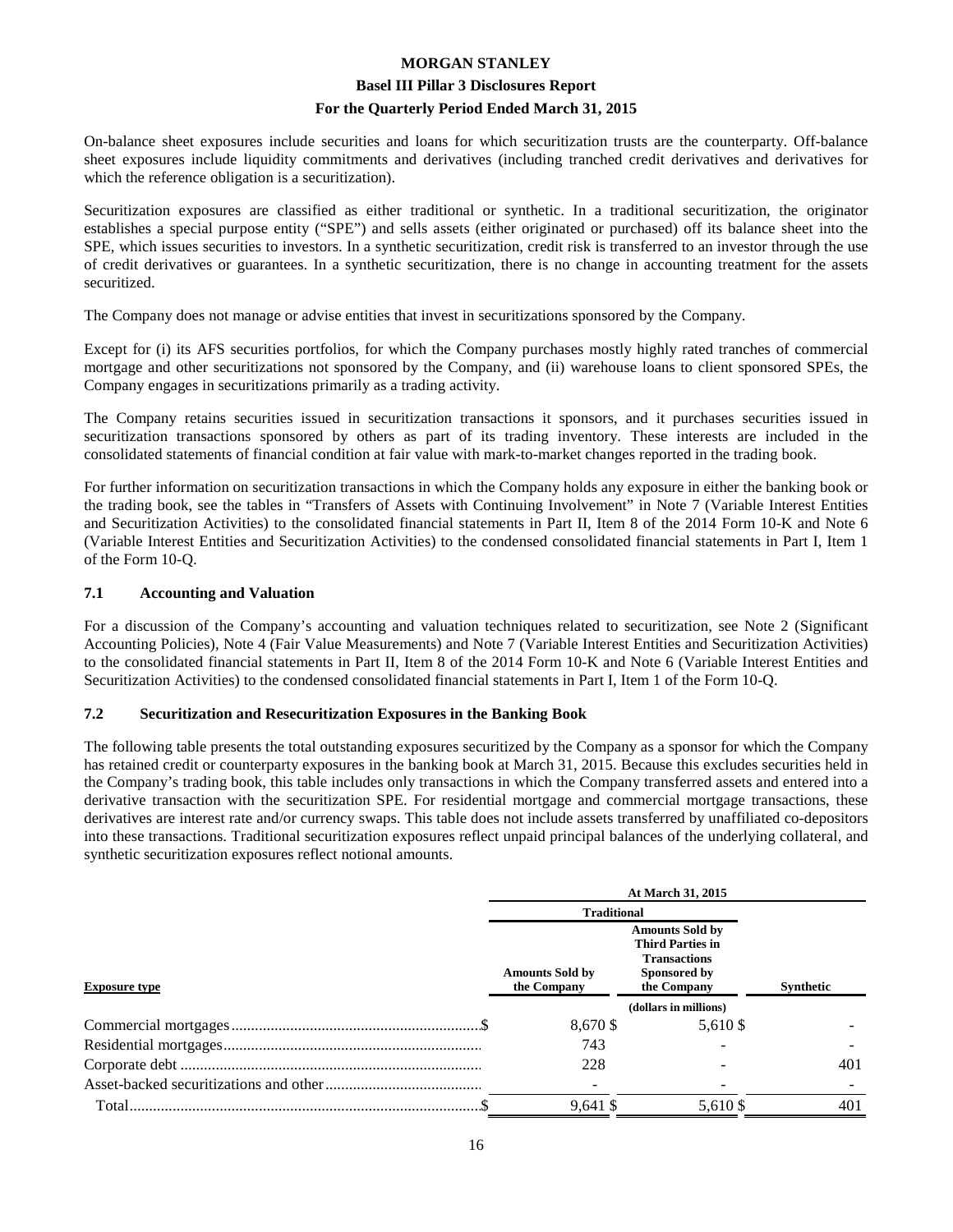#### **Basel III Pillar 3 Disclosures Report**

#### **For the Quarterly Period Ended March 31, 2015**

The following table is presented on a U.S. GAAP basis and reflects a summary of the Company's securitization activity during 2015, regardless of whether the Company retained credit or counterparty exposure, including the amount of exposures securitized (by exposure type), and the corresponding recognized gain or loss on sale. This table includes assets transferred by unaffiliated co-depositors into these transactions.

|                      | Three Months Ended March 31, 2015                                                     |                       |                                                                                                         |  |  |
|----------------------|---------------------------------------------------------------------------------------|-----------------------|---------------------------------------------------------------------------------------------------------|--|--|
| <b>Exposure type</b> | Recognized<br>Gain / (Loss)<br><b>Amounts Sold by</b><br>the Company $(1)$<br>on Sale |                       | <b>Amounts Sold by</b><br><b>Third Parties in</b><br><b>Transactions</b><br>Sponsored by<br>the Company |  |  |
|                      |                                                                                       | (dollars in millions) |                                                                                                         |  |  |
|                      | 2,123 \$                                                                              | 3 S                   | 3,016                                                                                                   |  |  |
|                      | 64                                                                                    |                       |                                                                                                         |  |  |
|                      |                                                                                       |                       |                                                                                                         |  |  |
|                      |                                                                                       |                       |                                                                                                         |  |  |
|                      | 2.187\$                                                                               | 3\$                   | 3.016                                                                                                   |  |  |

 $\overline{\phantom{a}}$  , where  $\overline{\phantom{a}}$ (1) Amounts represent notional value of assets which the Company contributed to the securitization.

The following table is presented on a U.S. GAAP basis and reflects a summary of the Company's securitization activity during 2015, for those transactions in which the Company has not retained an interest, including the amount of exposures securitized (by exposure type), and the corresponding recognized gain or loss on sale. This table includes assets transferred by unaffiliated co-depositors into these transactions.

|                      | Three Months Ended March 31, 2015           |                                      |                                                                                                         |  |
|----------------------|---------------------------------------------|--------------------------------------|---------------------------------------------------------------------------------------------------------|--|
| <b>Exposure type</b> | <b>Amounts Sold by</b><br>the $Common(v(1)$ | Recognized<br>Gain/(Loss)<br>on Sale | <b>Amounts Sold by</b><br><b>Third Parties in</b><br><b>Transactions</b><br>Sponsored by<br>the Company |  |
|                      |                                             | (dollars in millions)                |                                                                                                         |  |
|                      | 1.278 \$                                    | $(3)$ \$                             | 2.266                                                                                                   |  |
|                      |                                             |                                      |                                                                                                         |  |
|                      |                                             |                                      |                                                                                                         |  |
|                      |                                             |                                      |                                                                                                         |  |
| Total.               | 1,278 \$                                    | (3)\$                                | 2.266                                                                                                   |  |

 $\overline{\phantom{a}}$  , where  $\overline{\phantom{a}}$ (1) Amounts represent notional value of assets which the Company contributed to the securitization.

The following tables include only securities held in its AFS securities portfolios, warehouse loans made to securitization entities and transactions in which the Company entered into derivative transactions with a securitization issuer. The tables do not include securities held in the Company's trading book. For information on securities held in the Company's trading book, see "Securitization and Resecuritization Exposures in the Trading Book" in Section 7.3 herein.

The Company did not retain any senior or subordinate tranches, nor recognized related credit losses in the banking book. During the quarter ended March 31, 2015, the Company did not have material impaired/past due exposures or losses on securitized assets.

In addition, the Company may enter into derivative contracts, such as interest rate swaps. These derivative transactions generally represent senior obligations of the SPEs, senior to the most senior beneficial interest outstanding in the securitized exposures, and are included in the Company's consolidated statements of financial condition primarily at fair value.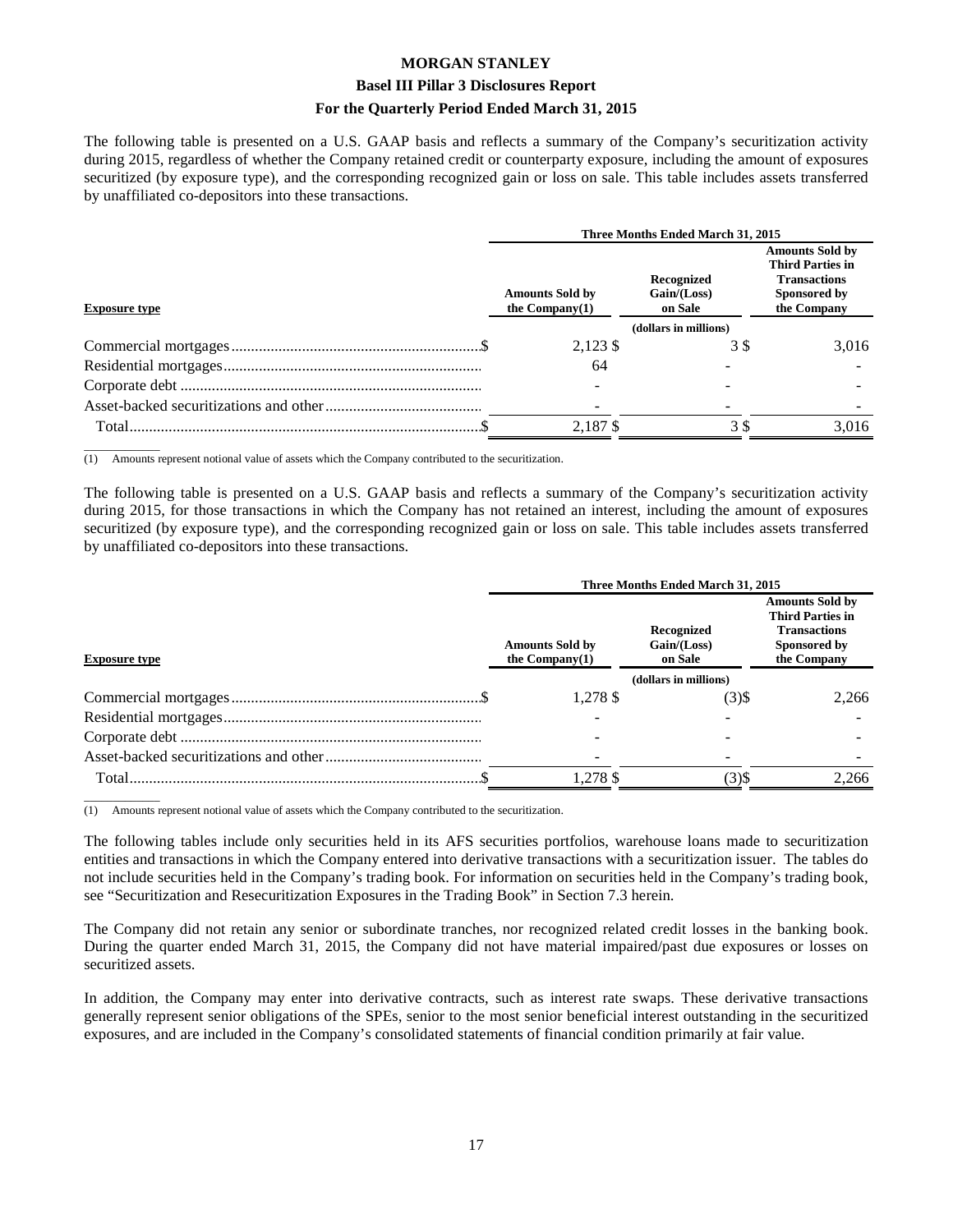The following table is presented on a U.S. GAAP basis and reflects the outstanding exposures intended to be securitized:

| <b>Exposure type</b> | At March 31, 2015     |
|----------------------|-----------------------|
|                      | (dollars in millions) |
|                      | 3.241                 |
|                      |                       |
|                      |                       |
|                      |                       |
|                      | 3,305                 |

The following table presents the aggregate Exposure at Default amount of the Company's outstanding on- and off-balance sheet securitization positions by exposure type:

| At March 31, 2015       |                          |              |  |
|-------------------------|--------------------------|--------------|--|
| <b>On-balance sheet</b> | <b>Off-balance sheet</b> | <b>Total</b> |  |
| (dollars in millions)   |                          |              |  |
| $3,034$ \$              | 1.539 \$                 | 4,573        |  |
| 336                     | 28                       | 364          |  |
| 1.446                   | 1.577                    | 3.023        |  |
| 10.043                  | 2,801                    | 12.844       |  |
| 14,859 \$               | 5,945 \$                 | 20,804       |  |
|                         |                          |              |  |

 $\overline{\phantom{a}}$  , where  $\overline{\phantom{a}}$ (1) Amounts primarily reflect student loans, auto receivables, servicer advance receivables, municipal bonds and credit card receivables.

The following tables present the aggregate Exposure at Default amount of securitization exposures retained or purchased and the associated RWAs for these exposures, categorized between securitization and re-securitization exposures. In addition, these exposures are further categorized into risk weight bands and by risk-based capital approaches. The Company employs the Supervisory Formula Approach and the Simplified Supervisory Formula Approach to calculate counterparty credit capital for securitization exposures in the Company's banking book. The Supervisory Formula Approach uses internal models to calculate the risk weights for securitization exposures. The Simplified Supervisory Formula Approach is a simplified version of the Supervisory Formula Approach under which the risk weights for securitization exposures are determined using supervisory risk weights and other inputs. In those cases where the Company does not apply either of the Supervisory Formula Approach or the Simplified Supervisory Formula Approach, then the securitization exposures will be assigned to the 1,250% risk weight category.

|                    | At March 31, 2015                            |             |                                                   |             |                                              |             |
|--------------------|----------------------------------------------|-------------|---------------------------------------------------|-------------|----------------------------------------------|-------------|
|                    |                                              |             | <b>Securitizations</b>                            |             |                                              |             |
|                    | <b>Supervisory Formula Approach</b>          |             | <b>Simplified Supervisory</b><br>Formula Approach |             | 1,250% Risk Weight Category                  |             |
| <b>Risk Weight</b> | <b>Exposure at</b><br><b>Default Amounts</b> | <b>RWAs</b> | <b>Exposure at</b><br><b>Default Amounts</b>      | <b>RWAs</b> | <b>Exposure at</b><br><b>Default Amounts</b> | <b>RWAs</b> |
|                    |                                              |             | (dollars in millions)                             |             |                                              |             |
|                    | 12,926 \$                                    | 2,740 \$    | $6,010$ \$                                        | 1,274 \$    | - \$                                         |             |
| $20\% - 100\%$     | 962                                          | 363         | 28                                                |             |                                              |             |
| $100\% - 500\%$    | 54                                           | 181         | 768                                               | 1,934       |                                              |             |
| $500\% - 1,250\%$  |                                              |             |                                                   |             |                                              |             |
| Equal to 1,250%    |                                              |             |                                                   |             | 18                                           | 239         |
|                    | 13,942 \$                                    | 3,284 \$    | 6,806 \$                                          | 3,215 \$    | 18\$                                         | 239         |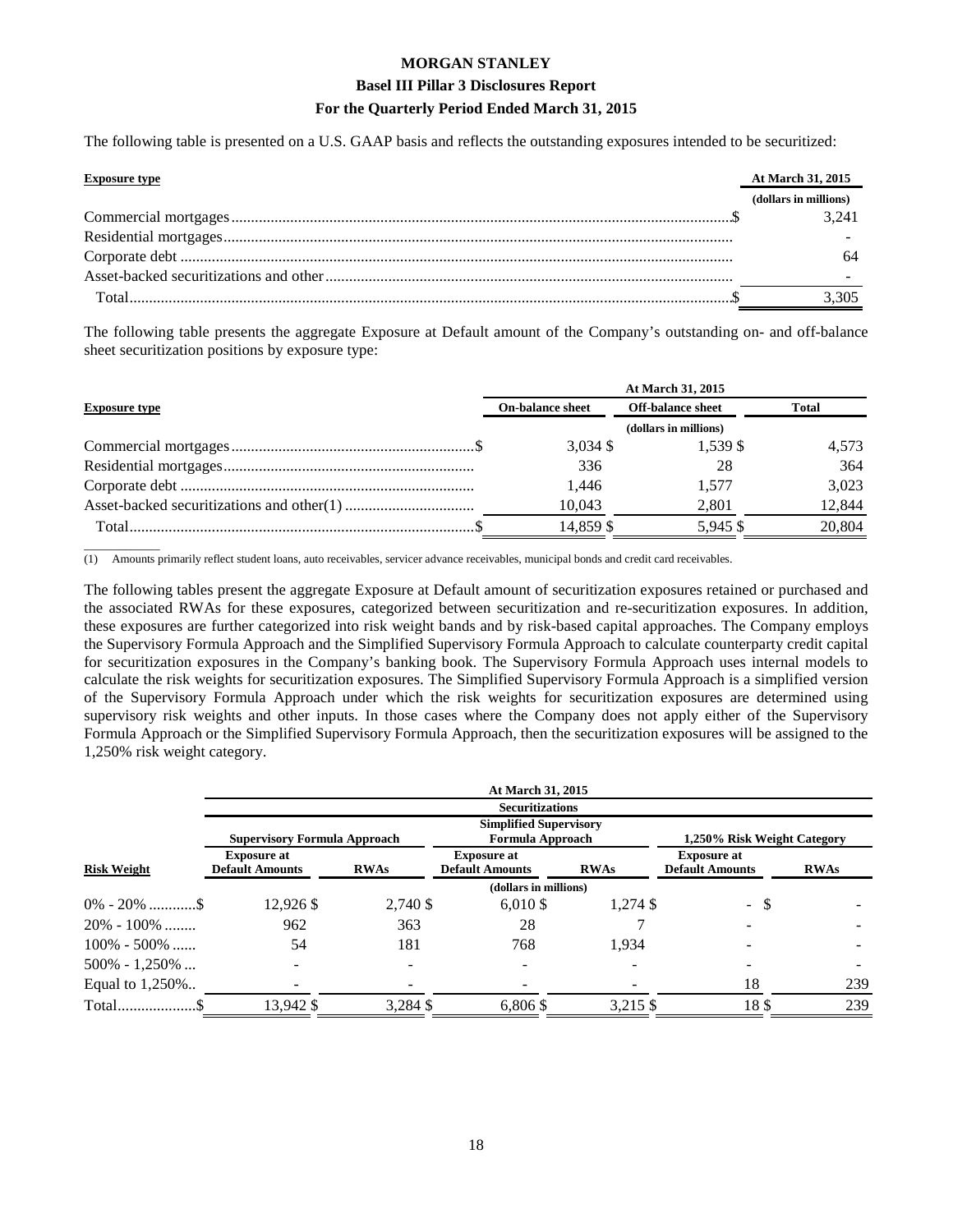|                    |                                              |             | At March 31, 2015                                 |             |                                              |                             |
|--------------------|----------------------------------------------|-------------|---------------------------------------------------|-------------|----------------------------------------------|-----------------------------|
|                    |                                              |             | <b>Re-securitizations</b>                         |             |                                              |                             |
|                    | <b>Supervisory Formula Approach</b>          |             | <b>Simplified Supervisory</b><br>Formula Approach |             |                                              | 1,250% Risk Weight Category |
| <b>Risk Weight</b> | <b>Exposure at</b><br><b>Default Amounts</b> | <b>RWAs</b> | <b>Exposure at</b><br><b>Default Amounts</b>      | <b>RWAs</b> | <b>Exposure at</b><br><b>Default Amounts</b> | <b>RWAs</b>                 |
|                    |                                              |             | (dollars in millions)                             |             |                                              |                             |
|                    | - \$                                         | - \$        | 15                                                | - \$        | - \$                                         |                             |
| $20\% - 100\%$     |                                              |             |                                                   |             |                                              |                             |
| $100\% - 500\%$    |                                              |             | 25                                                | 71          |                                              |                             |
| $500\% - 1,250\%$  |                                              |             | 12                                                | 64          |                                              |                             |
| Equal to 1,250%    |                                              |             |                                                   |             |                                              | 12                          |
|                    | $\sim$                                       | Ξ.          | 38\$                                              | 135 \$      |                                              | 12                          |

At March 31, 2015, the amount of exposures that was deducted from Tier 1 common capital, representing the after-tax gain on sale resulting from securitization was \$41 million.

The following table presents the aggregate Exposure at Default amount of re-securitization exposures retained or purchased, categorized according to exposures to which credit risk mitigation is applied and those not applied.

|                              | At March 31, 2015     |
|------------------------------|-----------------------|
|                              | (dollars in millions) |
| Re-securitization exposures: |                       |
|                              |                       |
|                              | 39                    |
|                              | 39                    |
|                              |                       |
|                              | 39                    |
|                              | 39                    |
|                              |                       |

The credit risk of the Company's securitizations and re-securitizations is controlled by actively monitoring and managing the associated credit exposures. The Company evaluates collateral quality, credit subordination levels and structural characteristics of securitization transactions at inception and on an ongoing basis, and manages exposures against internal concentration limits.

#### **7.3 Securitization and Resecuritization Exposures in the Trading Book**

The Company also engages in securitization activities related to commercial and residential mortgage loans, corporate bonds and loans, municipal bonds and other types of financial instruments. The Company records such activities in the trading book.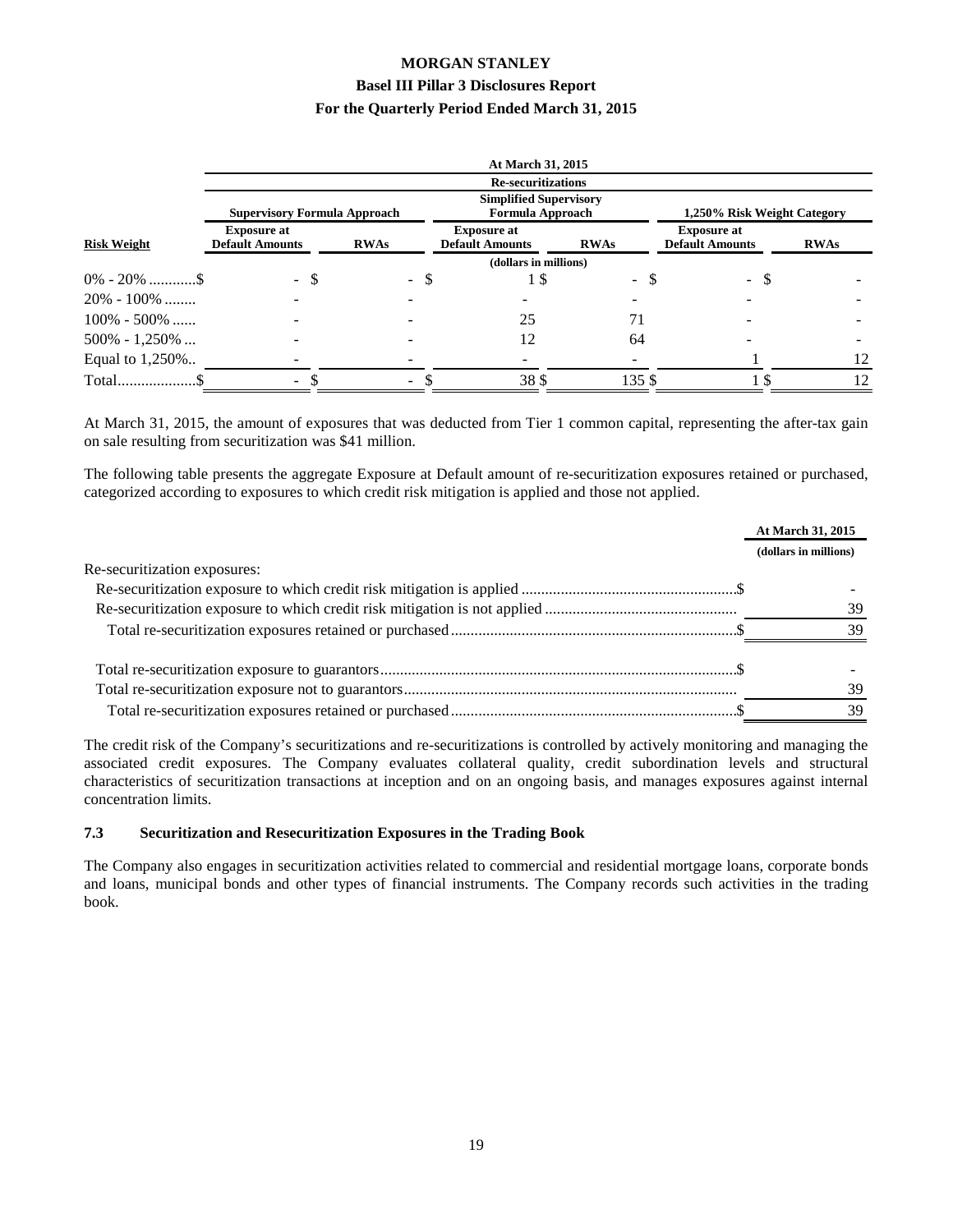#### **Basel III Pillar 3 Disclosures Report**

#### **For the Quarterly Period Ended March 31, 2015**

The following table presents the Net Market Value of the Company's aggregate on- and off-balance sheet securitization positions by exposure type, inclusive of hedges, in the trading book:

|                  | At March 31, 2015     |
|------------------|-----------------------|
| <b>Exposures</b> | Net Market Value(1)   |
|                  | (dollars in millions) |
|                  | 1.775                 |
|                  | 2.262                 |
|                  | 2.357                 |
|                  | 1,018                 |
| Total            | 7.412                 |

 $\overline{\phantom{a}}$  , where  $\overline{\phantom{a}}$ (1) Net Market Value represents the fair value for cash instruments and the replacement value for derivative instruments.

(2) Amount includes correlation trading positions that are not eligible for Comprehensive Risk Measure ("CRM") surcharge. For more information on CRM, see Section 9.1 "Comprehensive Risk Measure" included herein.

The Company closely monitors the price, basis and liquidity risk in the covered securitization and resecuritization positions that are held in the trading book. Each position falls into at least one or more trading limits that have been set to limit the aggregate, concentration and basis risk in the portfolio to acceptable levels. Holdings are monitored against these limits on a daily basis.

The inherent market risk of these positions are captured in various risk measurement models including Regulatory VaR, Regulatory stressed VaR and stress loss scenarios which are calculated and reviewed on a daily basis. Further, the Company regularly performs additional analysis to comprehend various risks in its securitization and resecuritization portfolio, and changes in these risks. Analysis is performed in accordance with U.S. Basel III to understand structural features of the portfolio and the performance of underlying collateral.

The Company calculates the standard specific risk regulatory capital for securitization and resecuritization positions under the Simplified Supervisory Formula Approach. Under this approach, a risk weight assigned to each position is calculated based on a prescribed regulatory methodology. The resulting capital charge represents the higher of the total net long or net short capital charge calculated after applicable netting.

In addition, the Company uses a variety of hedging strategies to mitigate credit spread and default risk for the securitization and resecuritization positions. Hedging decisions are based on market conditions, and are evaluated within the Company's risk governance structure.

#### **8 Interest Rate Risk for Non-trading Activities**

The Company believes that interest rate sensitivity analysis is an appropriate representation of the Company's interest rate risk for non-trading activities. For information on the interest rate sensitivity analysis on non-trading activities within the Company's portfolio, see "Quantitative and Qualitative Disclosures about Market Risk—Market Risk—Non-trading Risks" in Part I, Item 3 of the Form 10-Q.

#### **9 Market Risk**

Market risk refers to the risk that a change in the level of one or more market prices, rates, indices, implied volatilities (the price volatility of the underlying instrument imputed from option prices), correlations or other market factors, such as market liquidity, will result in losses for a position or portfolio. Generally, the Company incurs market risk as a result of trading, investing and client facilitation activities, principally within its Institutional Securities business segment where the substantial majority of the Company's market risk capital is required. In addition, the Company incurs trading-related market risk within its Wealth Management business segment. The Company's Investment Management business segment incurs principally Non-trading market risk primarily from investments in real estate funds and investments in private equity vehicles.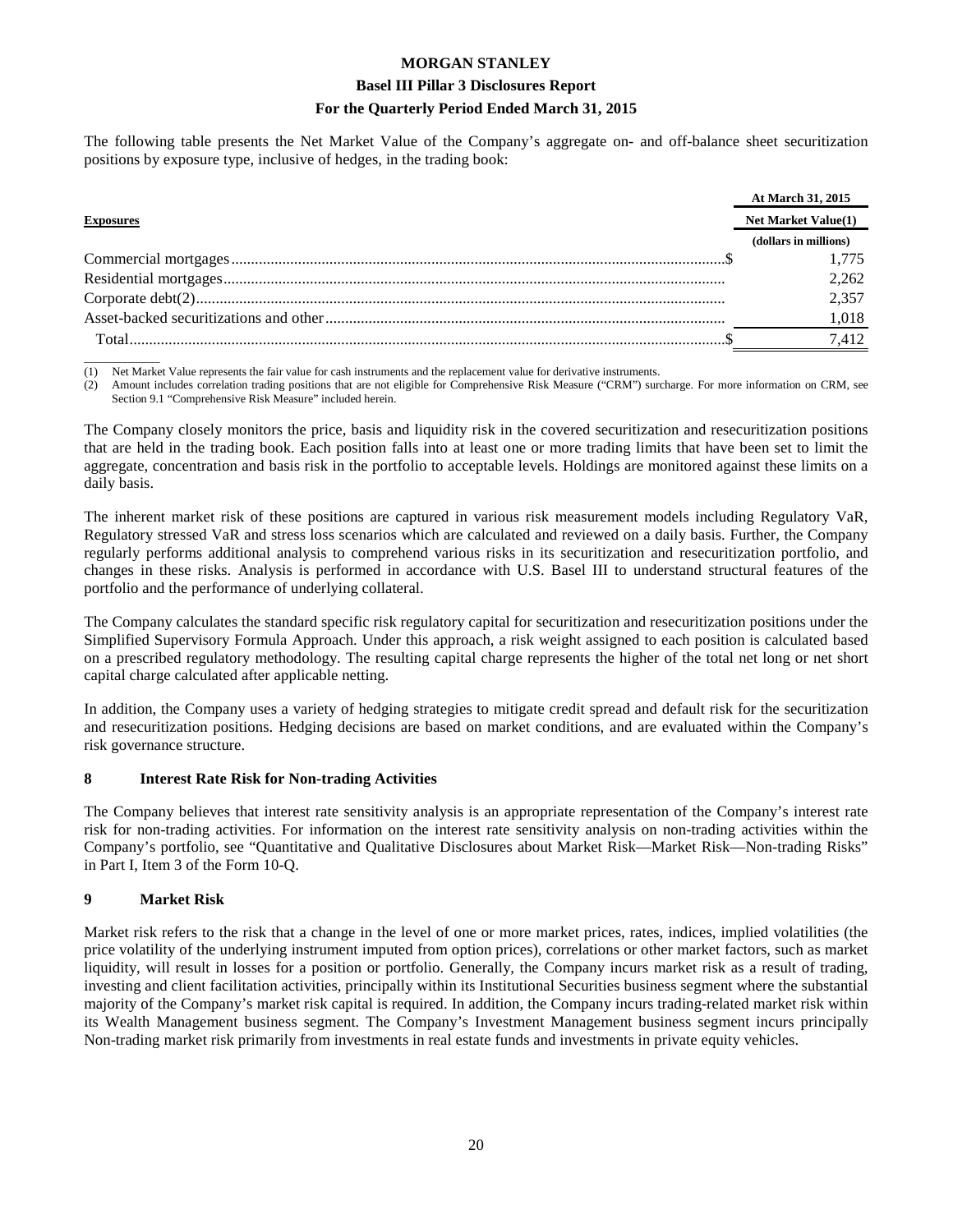#### **Basel III Pillar 3 Disclosures Report**

#### **For the Quarterly Period Ended March 31, 2015**

The following table presents the Company's measure for market risk and market risk RWAs in accordance with the Advanced Approach, categorized by component type. RWAs for market risk are computed using either regulator-approved internal models or standardized methods that involve applying risk-weighting factors prescribed by regulators. Pursuant to U.S. Basel III, multiplying the measure for market risk by 12.5 results in market risk RWAs.

|                                                            |                                          | At March 31, 2015 |  |
|------------------------------------------------------------|------------------------------------------|-------------------|--|
| Components of measure for market risk and market risk RWAs | <b>Measure for</b><br><b>Market Risk</b> | RWAs(1)           |  |
|                                                            | (dollars in millions)                    |                   |  |
|                                                            | 717 \$                                   | 8.962             |  |
|                                                            | 2.881                                    | 36,012            |  |
|                                                            | 775                                      | 9.688             |  |
|                                                            | 846                                      | 10.572            |  |
| Specific risk:                                             |                                          |                   |  |
|                                                            | 1.590                                    | 19.876            |  |
|                                                            | 2,053                                    | 25,662            |  |
|                                                            | 8.862 \$                                 | 110.772           |  |

 $\overline{\phantom{a}}$  , where  $\overline{\phantom{a}}$ (1) For information on the Company's market risk RWAs roll-forward from December 31, 2014 to March 31, 2015, see "MD&A—Liquidity and Capital Resources—Regulatory Requirements—Implementation of U.S. Basel III— Regulatory Capital Ratios" in Part I, Item 2 of the Form 10-Q.

(2) Per regulatory requirements, the daily average of the previous 60 business days from the period-end date is utilized in the regulatory capital calculation.

(3) Per regulatory requirements, the weekly average of the previous 12 weeks from the period-end date is utilized in the regulatory capital calculation.

(4) Amounts include an 8% CRM surcharge computed under the standardized approach for positions eligible for CRM. As of the most recent reporting date, the CRM surcharge related to RWAs was \$7,897 million. For more information on CRM, see Section 9.1 "Comprehensive Risk Measure" included herein.

(5) Non-securitization specific risk charges calculated using regulatory-prescribed risk-weighting factors for certain debt and equity positions. The prescribed riskweighting factors are generally based on, among other things, the Organization for Economic Cooperation and Development's country risk classifications for the relevant home country (in the case of public sector and depository institution debt positions), the remaining contractual maturity and internal assessments of creditworthiness. Additionally, amounts include a De Minimis RWA for positions not captured in the VaR model.

(6) For information on market risk related to securitizations, see Section 7.3 "Securitization and Resecuritization Exposures in the Trading Book" included herein.

#### **9.1 Model Methodology, Assumptions and Exposure Measures**

#### Regulatory VaR

The Company estimates VaR using an internal model based on volatility-adjusted historical simulation for general market risk factors and Monte Carlo simulation for name-specific risk in corporate shares, bonds, loans and related derivatives. The model constructs a distribution of hypothetical daily changes in the value of trading portfolios based on the following: historical observation of daily changes in key market indices or other market risk factors; and information on the sensitivity of the portfolio values to these market risk factor changes. The Company's VaR model uses four years of historical data with a volatility adjustment to reflect current market conditions.

The Company utilizes the same VaR model for risk management purposes as well as regulatory capital calculations. The portfolio of positions used for the Company's VaR for risk management purposes ("Management VaR") differs from that used for regulatory capital requirements ("Regulatory VaR"), as it contains certain positions that are excluded from Regulatory VaR. Examples include counterparty credit valuation adjustments and loans that are carried at fair value and associated hedges. Additionally, the Company's Management VaR excludes certain risks contained in its Regulatory VaR, such as hedges to counterparty exposures related to the Company's own credit spread.

For regulatory capital purposes, Regulatory VaR is computed at a 99% level of confidence over a 10-day time horizon. The Company's Management VaR is computed at a 95% level of confidence over a one-day time horizon, which is a useful indicator of possible trading losses resulting from adverse daily market moves. For more information about the Company's Management VaR model, related statistics and limit monitoring process, see "Quantitative and Qualitative Disclosures about Market Risk—Risk Management—Market Risk" in Part II, Item 7A of the 2014 Form 10-K, and Part I, Item 3 of the Form 10-Q.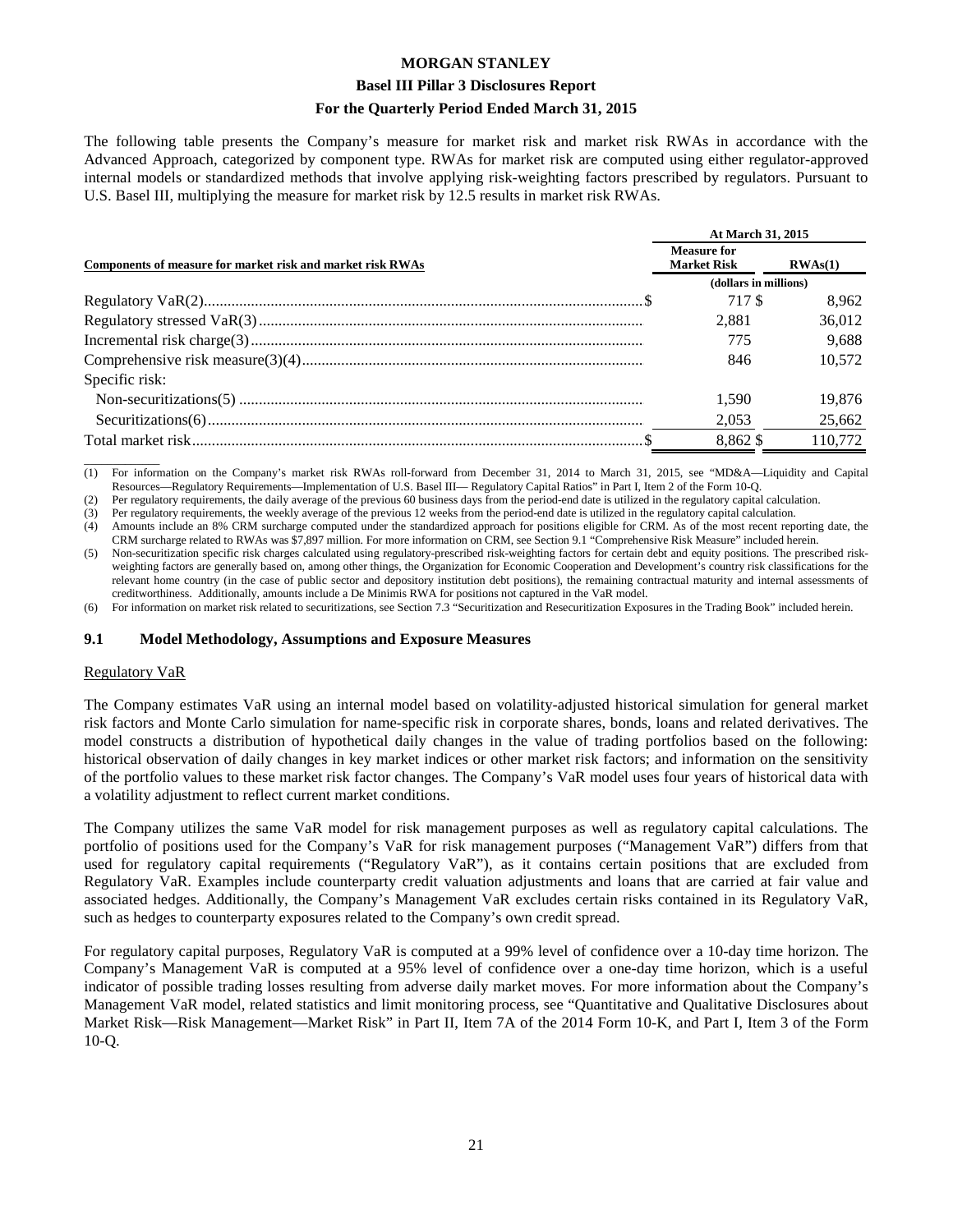#### **Basel III Pillar 3 Disclosures Report**

#### **For the Quarterly Period Ended March 31, 2015**

The following table presents the period-end, daily average, and high and low Regulatory VaR by risk category for a 10-day holding period for the quarter ended March 31, 2015. Additionally, the daily average Regulatory VaR for a one-day holding period is shown for comparison. The metrics below are calculated over the calendar quarter and therefore may not coincide with the period applied in the regulatory capital calculations.

|  | 99% Regulatory VaR<br><b>Ouarter Ended March 31, 2015</b>      |                              |                     |        |     |
|--|----------------------------------------------------------------|------------------------------|---------------------|--------|-----|
|  | <b>One-Day</b><br><b>Holding Period</b><br>Daily<br>Average(1) | <b>10-Day Holding Period</b> |                     |        |     |
|  |                                                                | <b>Period End</b>            | Daily<br>Average(1) | High   | Low |
|  | (dollars in millions)                                          |                              |                     |        |     |
|  | 36 \$                                                          | 126S                         | 114 \$              | 156 \$ | 76  |
|  | 52                                                             | 153                          | 160                 | 174    | 143 |
|  | 26                                                             | 113                          | 82                  | 195    | 64  |
|  | 17                                                             | 46                           | 54                  | 72     | 45  |
|  | 31                                                             | 95                           | 99                  | 121    | 83  |
|  | (86)                                                           | (296)                        | (270)               | N/A    | N/A |
|  | 76 S                                                           | 237 \$                       | 239 \$              | 286 \$ | 206 |

 $\overline{\phantom{a}}$  , where  $\overline{\phantom{a}}$ N/A–Not Applicable

(1) The daily average shown is calculated over the entire quarter. Per regulatory requirements, the daily average of the previous 60 business days from the periodend date is utilized in the regulatory capital calculation.

(2) Diversification benefit equals the difference between the total Regulatory VaR and the sum of the component VaRs. This benefit arises because the simulated one-day losses for each of the components occur on different days; similar diversification benefits also are taken into account within each component.

(3) The high and low VaR values for the total Regulatory VaR and each of the component VaRs might have occurred on different days during the quarter, and therefore the diversification benefit is not an applicable measure.

#### Regulatory Stressed VaR

Regulatory stressed VaR is calculated using the same methodology and portfolio composition as Regulatory VaR. However, Regulatory stressed VaR is based on a continuous one-year historical period of significant market stress, appropriate to the Company's portfolio. The Company's selection of the one year stressed window is evaluated on an ongoing basis.

The following table presents the period-end, weekly average, and high and low Regulatory stressed VaR for a 10-day holding period for the quarter ended March 31, 2015. Additionally, the weekly average Regulatory stressed VaR for a one-day holding period is shown for comparison. The metrics below are calculated over the calendar quarter and therefore may not coincide with the period applied in the regulatory capital calculations.

|  | 99% Regulatory Stressed VaR<br><b>Ouarter Ended March 31, 2015</b> |                   |                              |       |     |
|--|--------------------------------------------------------------------|-------------------|------------------------------|-------|-----|
|  | One-Day<br><b>Holding Period</b><br>Weekly<br>Average(1)           |                   | <b>10-Day Holding Period</b> |       |     |
|  |                                                                    | <b>Period End</b> | Weeklv<br>Average(1)         | High  | Low |
|  |                                                                    |                   | (dollars in millions)        |       |     |
|  | 304 \$                                                             | 894 \$            | 860 \$                       | .068S | 768 |

(1) The weekly average shown is calculated over the entire quarter. Per regulatory requirements, the weekly average of the previous 12 weeks from the period-end date is utilized in the regulatory capital calculation.

#### Incremental Risk Charge

 $\overline{\phantom{a}}$  , where  $\overline{\phantom{a}}$ 

The Incremental Risk Charge ("IRC") is an estimate of default and migration risk of unsecuritized credit products in the trading book. The IRC also captures recovery risk, and assumes that average recoveries are lower when default rates are higher. A Monte Carlo simulation-based model is used to calculate the IRC at a 99.9% level of confidence over a one-year time horizon. A constant level of risk assumption is imposed which ensures that all positions in the IRC portfolio are evaluated over the full one-year time horizon.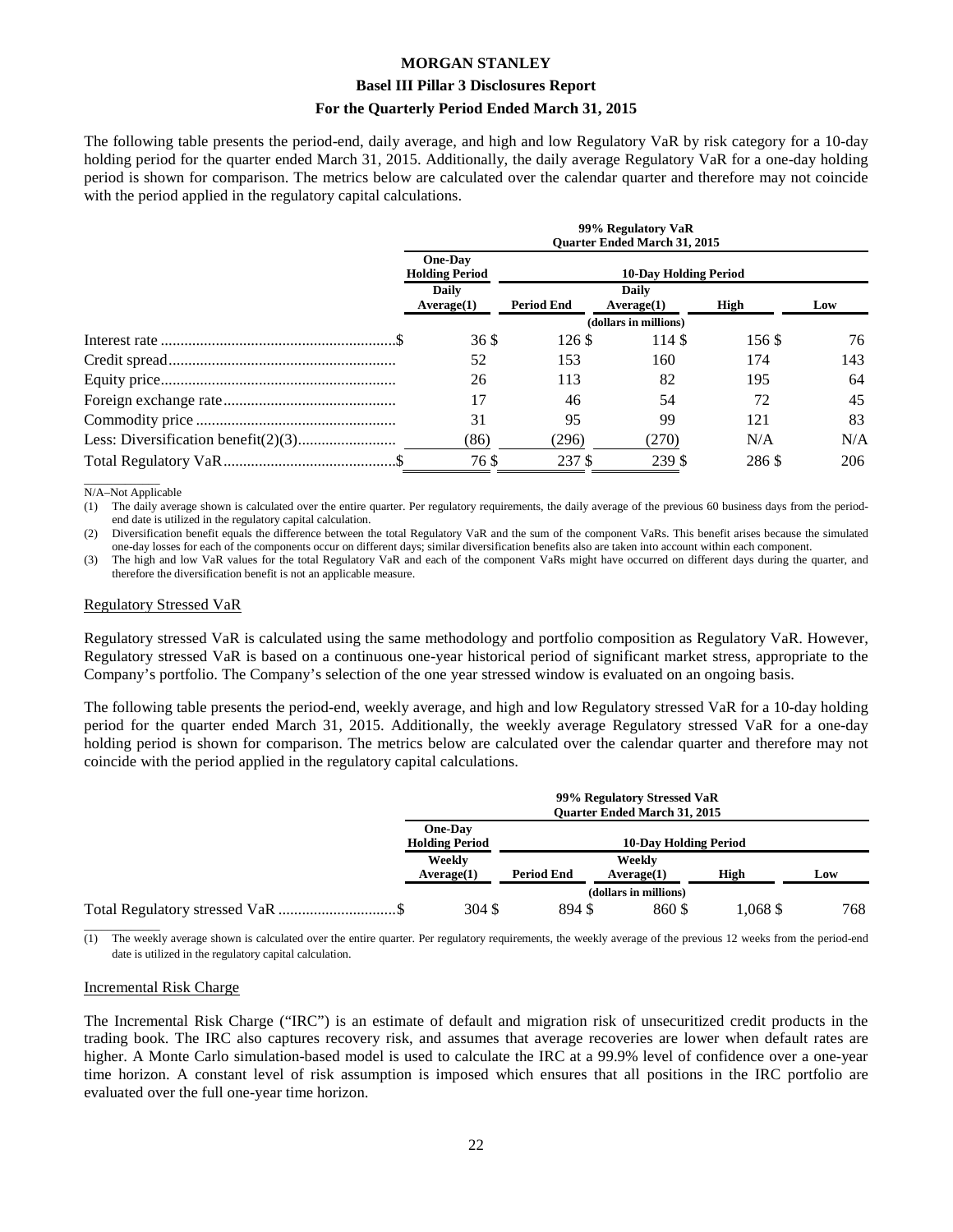#### **Basel III Pillar 3 Disclosures Report**

#### **For the Quarterly Period Ended March 31, 2015**

The IRC model differentiates the underlying traded instruments by liquidity horizons, with the minimum liquidity horizon set to 3 months. Lower rated issuers receive longer liquidity horizons of between 6 and 12 months. In addition to the ratingsbased liquidity horizon, the Company also applies liquidity horizon penalties to positions that are deemed concentrated.

The following table presents the period-end, weekly average, and high and low IRC for the quarter ended March 31, 2015. The metrics below are calculated over the calendar quarter and therefore may not coincide with the period applied in the regulatory capital calculations.

| <b>Ouarter Ended March 31, 2015</b> |                      |       |     |
|-------------------------------------|----------------------|-------|-----|
| <b>Period End</b>                   | Weekly<br>Average(1) | High  | Low |
| (dollars in millions)               |                      |       |     |
| 565 \$                              | 775 S                | 965 S | 565 |

 $\overline{\phantom{a}}$ (1) The weekly average shown is calculated over the entire quarter. Per regulatory requirements, the weekly average of the previous 12 weeks from the period-end date is utilized in the regulatory capital calculation.

#### Comprehensive Risk Measure

Comprehensive Risk Measure ("CRM") is an estimate of risk in the correlation trading portfolio, taking into account credit spread, correlation, basis, recovery and default risks. A Monte Carlo simulation-based model is used to calculate the CRM at a 99.9% level of confidence over a one-year time horizon, applying the constant level of risk assumption.

All positions in the CRM portfolio are given a liquidity horizon of 6 months.

Positions eligible for CRM are also subject to an 8% capital surcharge, which is reflected in "Comprehensive risk measure" in the "Components of measure for market risk and market risk RWAs" table in Section 9 herein.

#### *Correlation Trading Positions*

A correlation trading position is a securitization position for which all or substantially all of the value of the underlying exposure is based on the credit quality of a single company for which a two-way market exists, or on commonly traded indices based on such exposures for which a two-way market exists on the indices. Hedges of correlation trading positions are also considered correlation trading positions. For the quarter ended March 31, 2015, the Company's aggregate CRM eligible correlation trading positions had a Net Market Value<sup>2</sup> of \$3,330 million, which is comprised of net long market values of \$1,810 million and net short market values of \$1,520 million. The net long and net short market values are inclusive of netting permitted under U.S. Basel III.

The following table presents the period-end, weekly average, and high and low CRM for the quarter ended March 31, 2015. The metrics below are calculated over the calendar quarter and therefore may not coincide with the period applied in the regulatory capital calculations.

| <b>Ouarter Ended March 31, 2015</b>                  |        |        |        |
|------------------------------------------------------|--------|--------|--------|
| Weekly<br><b>Period End</b><br>Average(1)<br>High(2) |        |        | Low(2) |
| (dollars in millions)                                |        |        |        |
| 214 S                                                | 193S   | 214 \$ | 166    |
| 632                                                  | 636    | 651    | 617    |
| 846 S                                                | 829 \$ | 851 \$ | 798    |

 $\overline{\phantom{a}}$ (1) The weekly average shown is calculated over the entire quarter. Per regulatory requirements, the weekly average of the previous 12 weeks from the period-end date is utilized in the regulatory capital calculation.

(2) The high and low measures for the modeled and surcharge measures are evaluated independently. As a result, the high and low measures can occur on different reporting dates and may not be additive to the total charge.

 $\overline{a}$  $<sup>2</sup>$  Net Market Value represents the fair value for cash instruments and the replacement value for derivative instruments.</sup>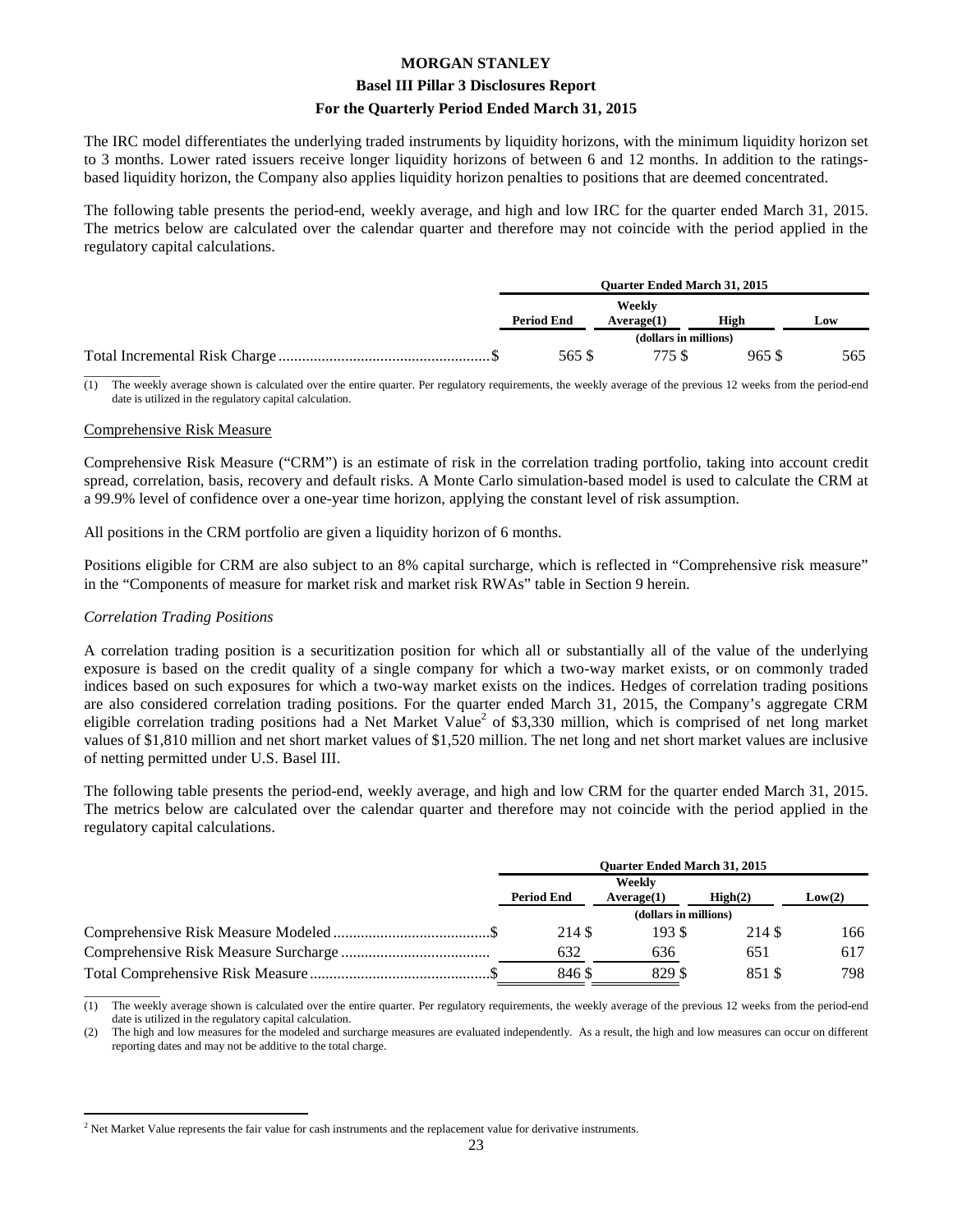#### **9.2 Model Limitations**

The Company uses VaR and Stressed VaR as components in a range of risk management tools. Among their benefits, VaR models permit estimation of a portfolio's aggregate market risk exposure, incorporating a range of varied market risks and portfolio assets. However, VaR has various limitations, which include, but are not limited to: use of historical changes in market risk factors, which may not be accurate predictors of future market conditions, and may not fully incorporate the risk of extreme market events that are outsized relative to observed historical market behavior or reflect the historical distribution of results beyond the 99% confidence interval; and reporting of losses over a defined time horizon, which does not reflect the risk of positions that cannot be liquidated or hedged over that defined horizon.

The Company also uses IRC and CRM models to measure default and migration risk of credit spread and correlation products in the trading book. Among their benefits, these models permit estimation of a portfolio's aggregate exposure to default and migration risk, incorporating a range of market risk factors in a period of financial stress. However, the IRC and CRM models have various limitations, which include, but are not limited to: use of historical default rates, credit spread movements, correlation and recovery rates, which may not be accurate predictors of future credit environments, and may not fully incorporate the risk of extreme credit events that are outsized relative to observed historical behavior or reflect the historical distribution of results beyond the 99.9% confidence interval.

Regulatory VaR, Regulatory stressed VaR, IRC and CRM numbers are not readily comparable across firms because of differences in the firms' portfolios, modeling assumptions and methodologies. In IRC and CRM, those differences may be particularly pronounced because of the long risk horizon measured by these models as well as the difficulty in performing backtesting. These differences can result in materially different numbers across firms for similar portfolios. As a result, the model-based numbers tend to be more useful when interpreted as indicators of trends in a firm's risk profile rather than as an absolute measure of risk to be compared across firms.

#### **9.3 Model Validation**

The Company validates its Regulatory VaR model, Regulatory stressed VaR model, IRC model and CRM model on an ongoing basis. The Company's model validation process is independent of the internal models' development, implementation and operation. The validation process includes, among other things, an evaluation of the conceptual soundness of the internal models.

The Company's Regulatory VaR model, Regulatory stressed VaR model, IRC model and CRM model have all been approved for use by the Company's regulators.

#### **9.4 Regulatory VaR Backtesting**

One method of evaluating the reasonableness of the Company's VaR model as a measure of the Company's potential volatility of net revenue is to compare the VaR with the hypothetical buy-and-hold trading revenue. Assuming no intra-day trading, for a 99%/one-day VaR, the expected number of times that trading losses should exceed VaR during the year is two to three times, and, in general, if trading losses were to exceed VaR more than ten times in a year, the adequacy of the VaR model would be questioned. For days where losses exceed the VaR statistic, the Company examines the drivers of trading losses to evaluate the VaR model's accuracy relative to realized trading results.

The Company regularly conducts a comparison of its VaR-based estimates with buy-and-hold gains or losses experienced ("backtesting"). The buy-and-hold gains or losses are defined in the U.S. Basel III as profits or losses on covered positions, as defined in Section 9.5 below, excluding fees, commissions, reserves, net interest income and intraday trading. The buy-andhold gains or losses utilized for Regulatory VaR backtesting differs from the daily net trading revenue as disclosed in "Quantitative and Qualitative Disclosures about Market Risk—Market Risk" in Part I, Item 3 of the Form 10-Q. The Company had no Regulatory VaR backtesting exceptions during the quarter ended March 31, 2015.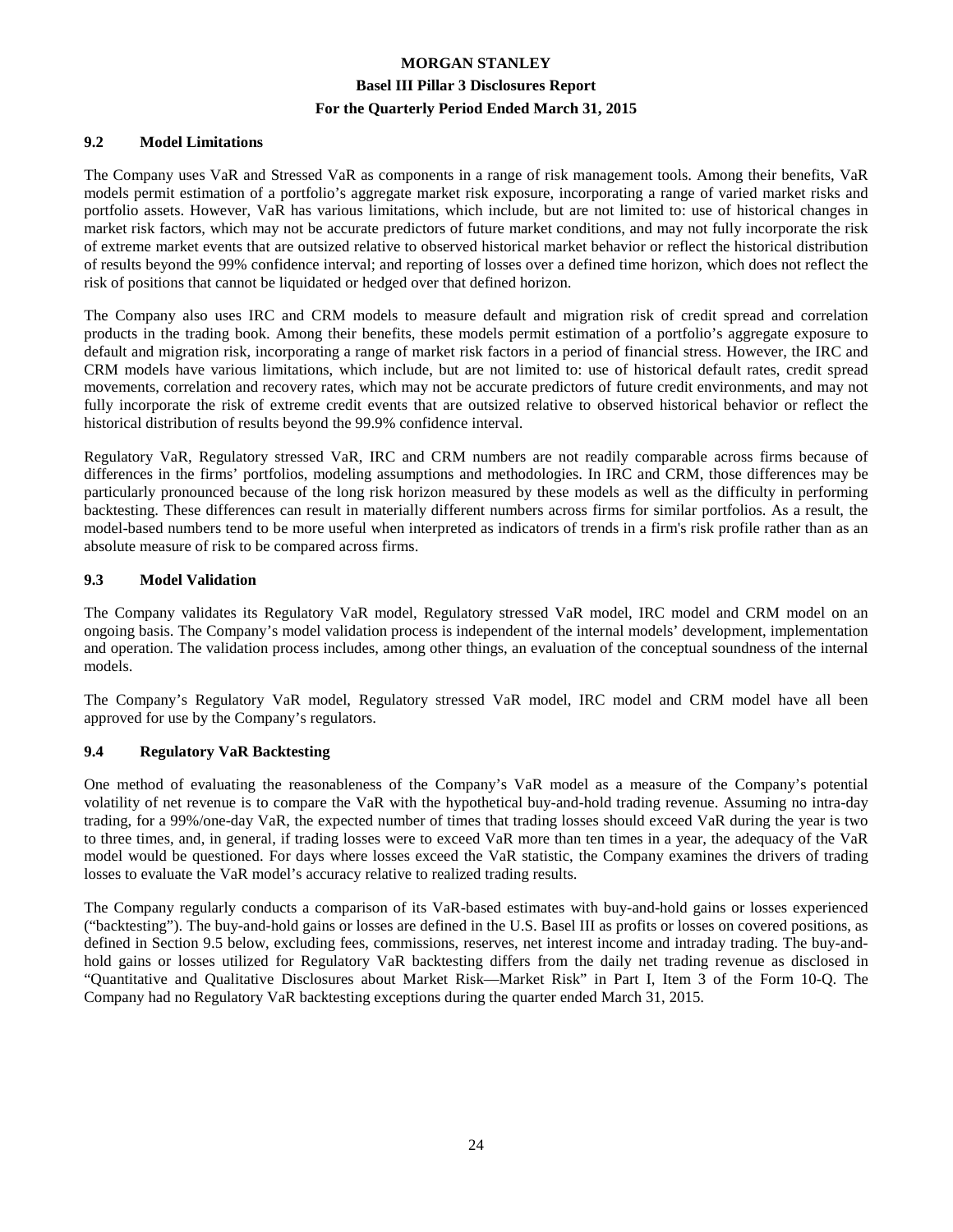#### **9.5 Covered Positions**

During the quarter ended March 31, 2015, the Company had exposures to a wide range of interest rates, credit spread, equity prices, foreign exchange rates and commodity prices—and the associated implied volatilities and spreads—related to the global markets in which it conducts its trading activities. For more information about such exposures, see "Quantitative and Qualitative Disclosures about Market Risk—Risk Management—Market Risk—Sales and Trading and Related Activities" in Part II, Item 7A of the 2014 Form 10-K.

Under U.S. Basel III, covered positions include trading assets or liabilities held by the Company for the purpose of short-term resale or with the intent of benefiting from actual or expected price movements related to its market-making activities, as well as, foreign exchange and commodity exposure of certain banking book assets. CVA is not a covered position under U.S. Basel III and as a result, hedges to the non-covered CVA are themselves not eligible to be covered positions.

The Company manages its covered positions by employing a variety of risk mitigation strategies. These strategies include diversification of risk exposures and hedging. Hedging activities consist of the purchase or sale of positions in related securities and financial instruments, including a variety of derivative products (*e.g.*, futures, forwards, swaps and options). Hedging activities may not always provide effective mitigation against trading losses due to differences in the terms, specific characteristics or other basis risks that may exist between the hedge instrument and the risk exposure that is being hedged. The Company manages the market risk associated with its trading activities on a Company-wide basis, on a world-wide trading division level and on an individual product basis. The Company manages and monitors its market risk exposures in such a way as to maintain a portfolio that the Company believes is well-diversified in the aggregate with respect to market risk factors and that reflects the Company's aggregate risk tolerance as established by the Company's senior management.

#### Valuation Policies, Procedures, and Methodologies for Covered Positions

For more information on the Company's valuation policies, procedures, and methodologies for covered positions (trading assets and trading liabilities), see Note 2 (Significant Accounting Policies) and Note 4 (Fair Value Disclosures) to the consolidated financial statements in Part II, Item 8 of the 2014 Form 10-K.

#### **9.6 Stress Testing of Covered Positions**

The Company stress tests the market risk of its covered positions at a frequency appropriate to each portfolio and in no case less frequently than quarterly. The stress tests take into account concentration risk, illiquidity under stressed market conditions and other risks arising from the Company's trading activities.

In addition, the Company utilizes a proprietary economic stress testing methodology that comprehensively measures the Company's market and credit risk. The methodology simulates many stress scenarios based on more than 25 years of historical data and attempts to capture the different liquidities of various types of general and specific risks. Event and default risks for relevant credit portfolios are also captured.

Furthermore, as part of the Federal Reserve's annual Comprehensive Capital Analysis and Review, commonly referred to as "CCAR," the Company is required to perform annual capital stress testing under scenarios prescribed by the Federal Reserve. The stress testing results are submitted to the Federal Reserve and a summary of the results under the severely adverse economic scenario is publicly disclosed. For more information on the Company's stress testing, see "MD&A—Liquidity and Capital Resources—Regulatory Requirements" in Part II, Item 7 of the 2014 Form 10-K and Part I, Item 2 of the Form 10-Q.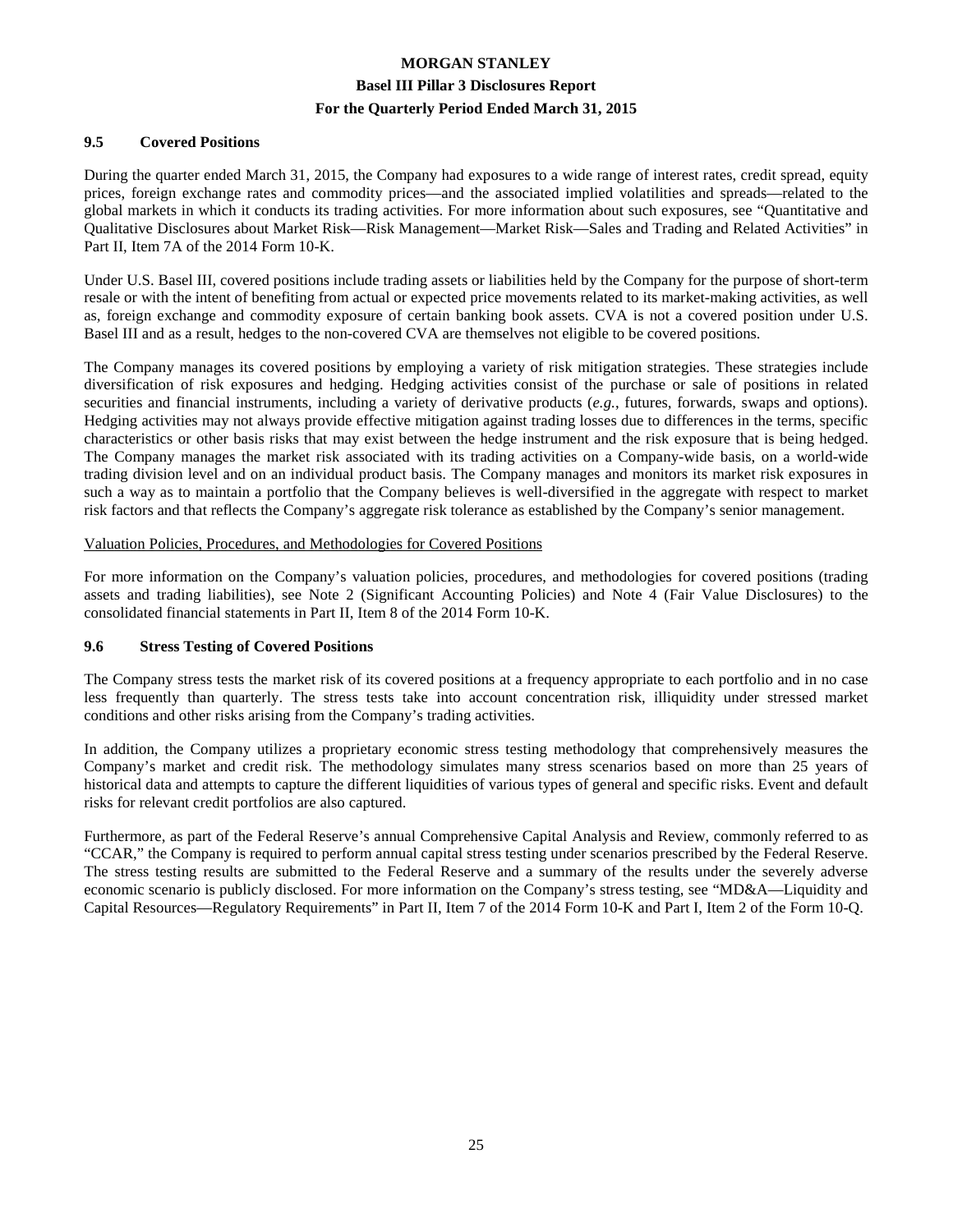#### **10 Operational Risk**

Operational risk refers to the risk of loss resulting from inadequate or failed processes, people, and systems or from external events (*e.g.*, fraud; theft, legal, regulatory and compliance risks; or damage to physical assets). The Company may incur operational risk across the full scope of its business activities, including revenue-generating activities (*e.g.*, sales and trading) and support and control groups (*e.g.*, information technology and trade processing). For a further discussion of the Company's operational risk, see "Quantitative and Qualitative Disclosures about Market Risk—Risk Management— Operational Risk" in Part II, Item 7A of the 2014 Form 10-K.

As an advanced approach banking organization, the Company is required to compute operational risk RWAs using an advanced measurement approach. The Company has established an operational risk framework to identify, measure, monitor and control risk across the Company. Effective operational risk management is essential to reducing the impact of operational risk incidents and mitigating legal, and regulatory risks. The framework is continually evolving to account for changes in the Company and to respond to the changing regulatory and business environment. The Company has implemented operational risk data and assessment systems to monitor and analyze internal and external operational risk events, to assess business environment and internal control factors and to perform scenario analysis. The collected data elements are incorporated in the Company's operational risk capital model. The model encompasses both quantitative and qualitative elements. Internal loss data and scenario analysis results are direct inputs to the capital models, while external operational risk incidents and business environment internal control factors are evaluated as part of the scenario analysis process. The Company performs an ongoing review, update, oversight and validation of its advanced measurement approach framework.

The Company uses the Loss Distribution Approach to model operational risk exposures. In this approach, loss frequency and severity distributions are separately modeled and combined to produce an Aggregate Loss Distribution at various confidence levels over a one-year period. This modeling process is performed separately on each of the units of measure. The results are aggregated across all units of measure, taking into account diversification, to determine operational risk regulatory capital.

In addition, the Company employs a variety of risk processes and mitigants to manage its operational risk exposures. These include a strong governance framework, a comprehensive risk management program and insurance. The Company continually undertakes measures to improve infrastructure and mitigate operational risk. The goal of the Company's operational risk management framework is to identify and assess significant operational risks and to ensure that appropriate mitigation actions are undertaken. Operational risks and associated risk exposures are assessed relative to the risk tolerance established by the Company's Board of Directors and are prioritized accordingly. The breadth and range of operational risk are such that the types of mitigating activities are wide-ranging. Examples of activities include the use of legal agreements and contracts to transfer and/or limit operational risk exposures; due diligence; implementation of enhanced policies and procedures; exception management processing controls; and segregation of duties.

See "Capital Adequacy" in Section 4 herein for the Company's operational risk RWAs at March 31, 2015.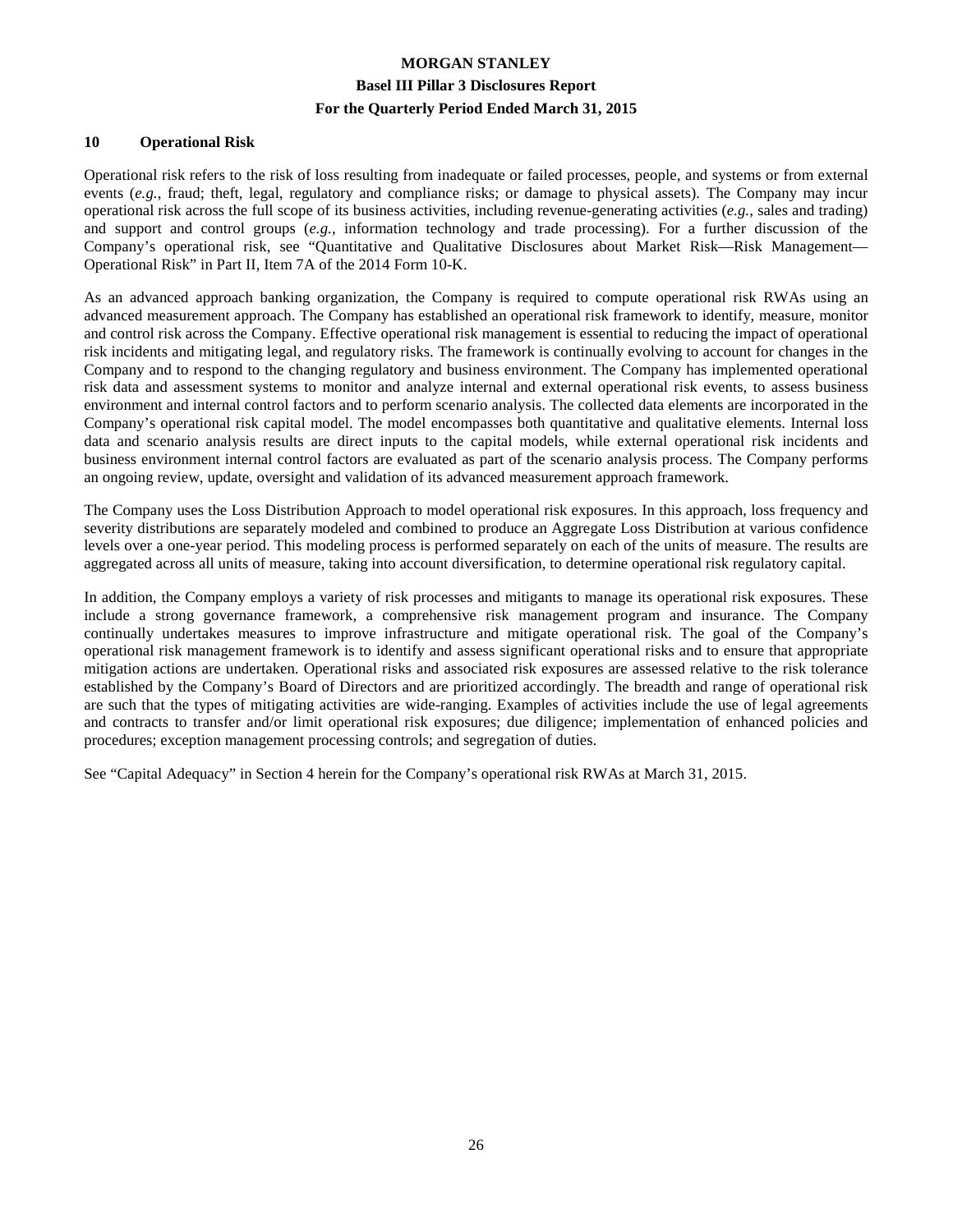#### **11 Supplementary Leverage Ratio**

Beginning in 2015, the Company and its U.S. Subsidiary Banks are required to publicly disclose its U.S. Basel III Supplementary Leverage Ratios ("SLR"), which will become effective as a capital standard on January 1, 2018. In addition to the SLR, the Company is also subject to a Tier 1 leverage ratio capital standard that is currently in effect.

The Tier 1 leverage ratio and SLR are capital measures that are both computed under U.S. Basel III transitional rules, with the primary difference between the two being that the SLR denominator includes off-balance sheet exposures. The SLR denominator is calculated for each reporting period based on the average daily balance of consolidated on-balance sheet assets under U.S. GAAP during the calendar quarter less certain amounts deducted from Tier 1 capital at quarter-end. The SLR denominator also includes the arithmetic mean of month-end balances during the calendar quarter of certain off-balance sheet exposures associated with derivatives (including derivatives that are centrally cleared for clients and sold credit protection), repo-style transactions and other off-balance sheet items. For more information on the supplementary leverage ratio, see "MD&A—Liquidity and Capital Resources—Regulatory Requirements—Supplementary Leverage Ratio" in Part I, Item 2 of the Form 10-Q.

*Summary comparison of accounting assets and total supplementary leverage ratio:* The following table presents the total consolidated assets under U.S. GAAP and the total supplementary leverage exposure.

|                                                                                                                                                                                                                                                                                       | At<br><b>March 31, 2015</b> |  |
|---------------------------------------------------------------------------------------------------------------------------------------------------------------------------------------------------------------------------------------------------------------------------------------|-----------------------------|--|
|                                                                                                                                                                                                                                                                                       | (dollars in millions)       |  |
|                                                                                                                                                                                                                                                                                       | 829.099                     |  |
| Adjustment for investments in banking, financial, insurance or commercial entities that are<br>consolidated for accounting purposes but outside the scope of regulatory consolidation<br>Adjustment for fiduciary assets recognized on balance sheet but excluded from total leverage | 838,727                     |  |
|                                                                                                                                                                                                                                                                                       |                             |  |
|                                                                                                                                                                                                                                                                                       | 267,050                     |  |
|                                                                                                                                                                                                                                                                                       | 20,071                      |  |
|                                                                                                                                                                                                                                                                                       | 63.354                      |  |
|                                                                                                                                                                                                                                                                                       | (11,673)                    |  |
|                                                                                                                                                                                                                                                                                       | 1,177,529                   |  |

(1) Total consolidated on-balance sheet assets under U.S. GAAP.

 $\overline{\phantom{a}}$  , where  $\overline{\phantom{a}}$ 

(4) Amount reflects adjustments to Tier 1 capital, including disallowed goodwill, transitional intangible assets, certain deferred tax assets, certain financial equity investments and other adjustments.

<sup>(2)</sup> Computed as the average daily balance of consolidated assets under U.S. GAAP during the calendar quarter.

<sup>(3)</sup> Computed as the arithmetic mean of the month-end balances over the calendar quarter.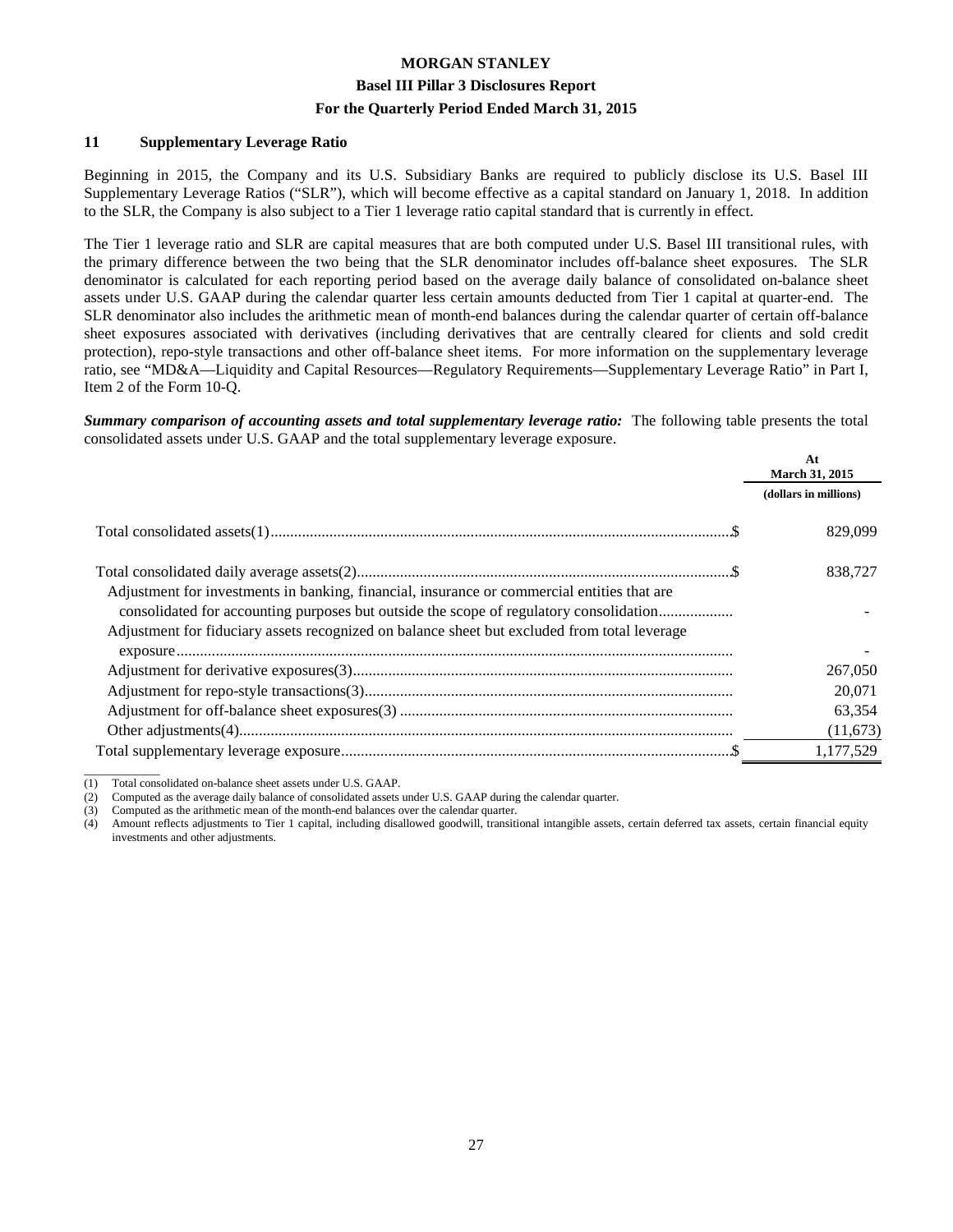# **MORGAN STANLEY Basel III Pillar 3 Disclosures Report**

### **For the Quarterly Period Ended March 31, 2015**

*Supplementary leverage ratio:* The following table presents the Company's Tier 1 leverage ratio, as well as the detailed components of the SLR computation, under U.S. Basel III transitional rules.

|                                                                                                       | At<br>March 31, 2015  |
|-------------------------------------------------------------------------------------------------------|-----------------------|
|                                                                                                       | (dollars in millions) |
| On-balance-sheet exposures                                                                            |                       |
| On-balance sheet assets (excluding on-balance sheet assets for repo-style transactions and derivative |                       |
|                                                                                                       | 548,183               |
|                                                                                                       | (11,673)              |
| Total on-balance sheet exposures (excluding on-balance sheet assets for repo style                    |                       |
| transactions and derivatives exposures, but including cash collateral received in                     |                       |
|                                                                                                       | 536,510               |
| Derivative disclosures                                                                                |                       |
|                                                                                                       | 39,864                |
|                                                                                                       | 193,925               |
| Gross-up for cash collateral posted if deducted from the on-balance sheet assets, except for cash     |                       |
|                                                                                                       | 5,481                 |
| Less: Deductions of receivable assets for cash variation margin posted in derivative                  |                       |
|                                                                                                       |                       |
|                                                                                                       |                       |
|                                                                                                       | 869,070               |
| Less: Effective notional principal amount offsets and PFE adjustments for sold credit                 |                       |
|                                                                                                       | (801, 426)            |
|                                                                                                       | 306,914               |
|                                                                                                       |                       |
| Repo-style transactions                                                                               |                       |
| On-balance sheet assets for repo-style transactions, including the gross value of receivables for     |                       |
| reverse repurchase transactions and the value of securities that qualified for sales treatment, and   |                       |
| excluding the value of securities received in a security-for-security repo-style transaction where    |                       |
|                                                                                                       | 321,543               |
| Less: Reduction of the gross value of receivables in reverse repurchase transactions by cash          |                       |
|                                                                                                       | (70, 863)             |
|                                                                                                       | 20,071                |
|                                                                                                       |                       |
|                                                                                                       | 270,751               |
|                                                                                                       |                       |
| Other off-balance sheet exposures                                                                     |                       |
|                                                                                                       | 168,120               |
|                                                                                                       | (104, 766)            |
|                                                                                                       | 63,354                |
|                                                                                                       | 1,177,529             |
|                                                                                                       | 64,746                |
|                                                                                                       | 5.5%                  |
|                                                                                                       | 7.8%                  |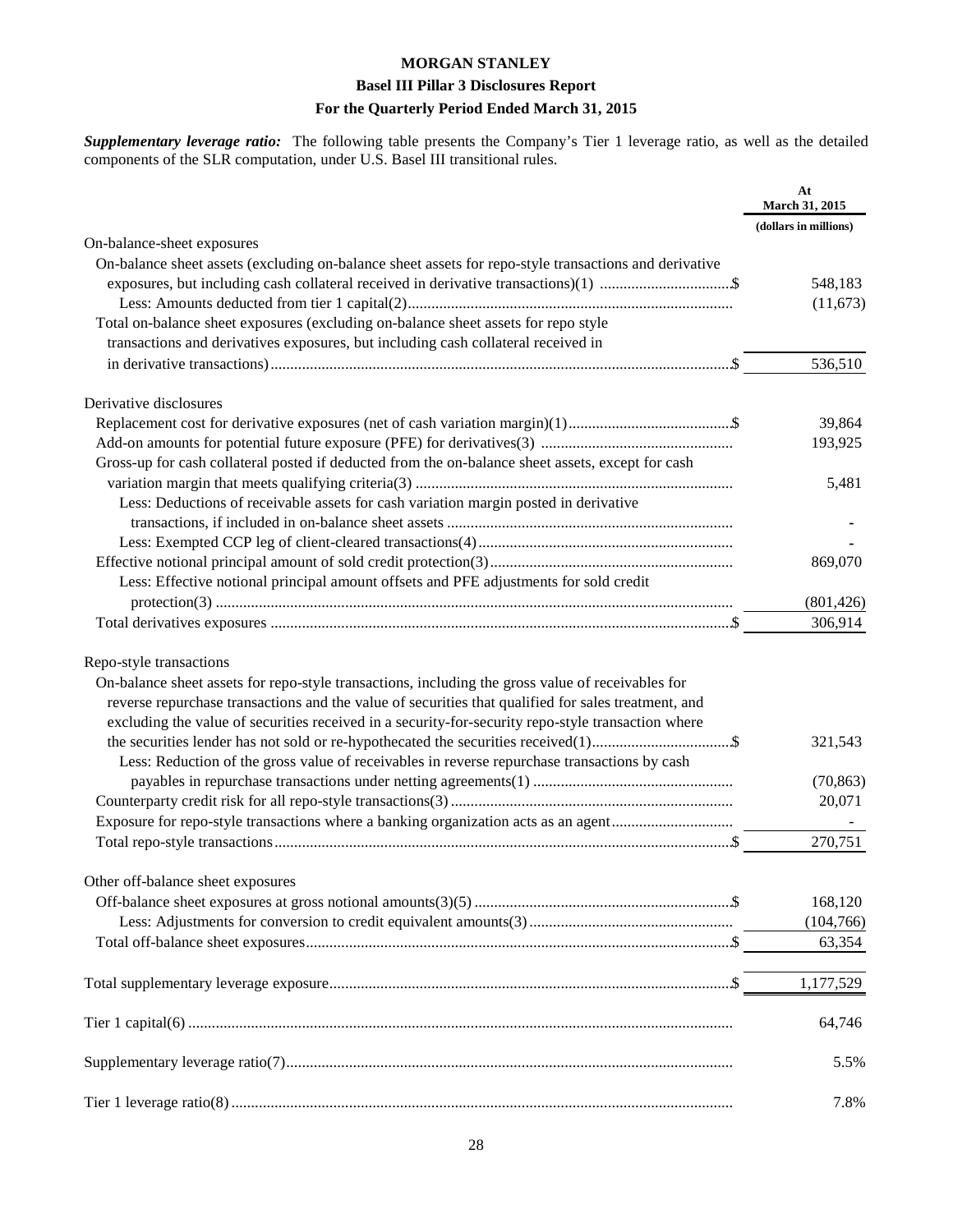#### **Basel III Pillar 3 Disclosures Report**

#### **For the Quarterly Period Ended March 31, 2015**

- (1) Computed as the average the average daily balance of consolidated assets under U.S. GAAP during the calendar quarter.
- (2) Amount reflects adjustments to Tier 1 capital, including disallowed goodwill, transitional intangible assets, certain deferred tax assets, certain financial equity investments and other adjustments.
- (3) Computed as the arithmetic mean of the month-end balances over the calendar quarter.<br>
(4) In accordance with U.S. GAAP, the CCP-facing leg of client-cleared transactions is

 $\overline{\phantom{a}}$  , where  $\overline{\phantom{a}}$ 

- In accordance with U.S. GAAP, the CCP-facing leg of client-cleared transactions is not included in on-balance sheet asset; therefore, an adjustment is not required under the SLR rules.
- (5) Off-balance sheet exposures primary include lending commitments, forward starting reverse repurchase agreements, standby letters of credit and other unfunded commitments and guarantees.
- (6) Amount represents Tier 1 capital calculated under U.S. Basel III transitional rules.
- (7) The supplementary leverage ratio equals Tier 1 capital (calculated under U.S. Basel III transitional rules) divided by the total supplementary leverage exposure.
- (8) The Tier 1 leverage ratio equals Tier 1 capital (calculated under U.S. Basel III transitional rules) divided by the average daily balance of consolidated assets under U.S. GAAP during the calendar quarter, adjusted for disallowed goodwill, transitional intangible assets, certain deferred tax assets, certain financial equity investments and other adjustments in accordance with U.S. Basel III rules.